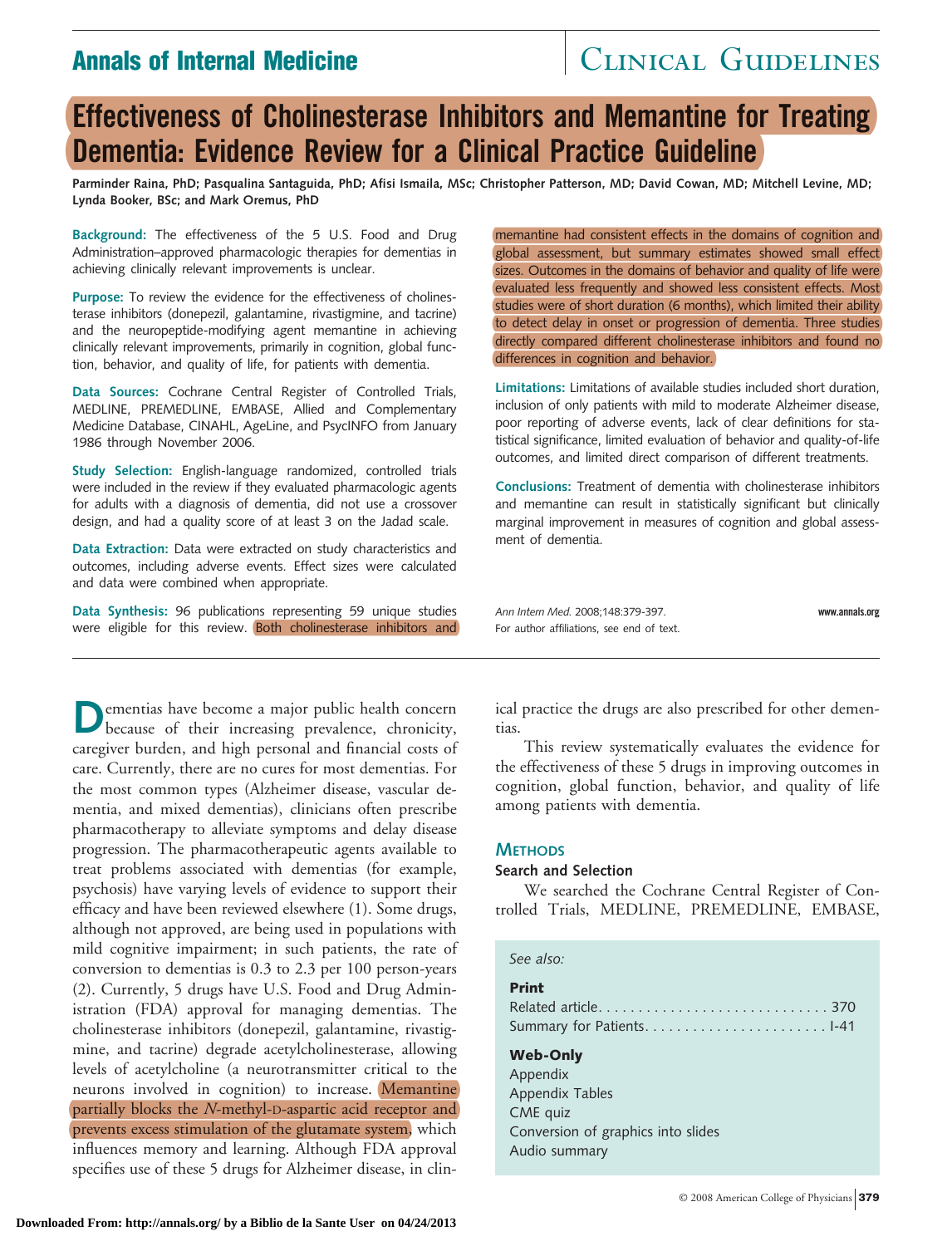# CLINICAL GUIDELINES | Cholinesterase Inhibitors and Memantine for Treating Dementia

Allied and Complementary Medicine Database, CINAHL, AgeLine, and PsycINFO for relevant evidence published in English from January 1986 through November 2006. We also reviewed the bibliographies of retrieved papers.

All populations with major dementias (including Alzheimer disease, vascular dementia, and Parkinson dementia) and mild cognitive impairment were included. Only parallel randomized, controlled trials that compared a cholinesterase inhibitor or memantine with placebo or another drug were eligible. We excluded crossover trials because of potential bias due to period effects or period-by-treatment interaction. Our content-expert panel reached consensus and established that eligible studies also had to have a minimum modified Jadad score of 3 of 5 (original scale), indicating moderate study quality. Study outcomes primarily encompassed 4 broad domains: cognition, global function, behavior, and quality of life (including activities of daily living [ADLs] and caregiver burden). We classified most clinical outcomes within these 4 domains; other outcomes were rate of institutionalization, mortality, or adverse events. Two independent reviewers evaluated each study for eligibility. **Appendix Table 1** (available at www.annals .org) describes the eligibility criteria in detail.

This systematic review was done in the context of an Agency for Healthcare Research and Quality–funded review that evaluated 92 pharmacologic agents for dementias (1).

#### **Data Abstraction and Quality Assessment**

Two independent reviewers abstracted data from and assessed the quality of all studies that met the eligibility criteria. The modified Jadad scale (which includes additional domains that concern collection of adverse events, description of statistical analysis, and reporting of eligibility criteria) (3) and a checklist for the quality of reporting of adverse events were used to evaluate methodological quality; the latter measures included questions on frequency of reporting harms, withdrawals, and method of collection (1).

#### **Data Synthesis and Statistical Analysis**

Evaluation of benefit was based on reported changes in the principal outcome within the domains of interest. Although we did not restrict studies by the type of outcome, we did anticipate that some outcomes would be more commonly used in these drug studies. We searched the literature to establish the magnitude of change considered to be clinically important in key outcomes.

Specifically, within the domain of cognition, we considered the Alzheimer's Disease Assessment Scale (ADAS) consisting of the cognitive subscale (ADAS-cog), noncognitive subscale (ADAS-noncog), and total ADAS score (ADAS-tot)—the Mini-Mental State Examination (MMSE) (or the standardized MMSE version), and the Severe Impairment Battery (SIB) to be commonly used measures that have established properties and are scored by a trained evaluator or clinician. The ADAS-cog is a validated psychometric assessment scale for the domains of attention,

**380** 4 March 2008 Annals of Internal Medicine Volume 148 • Number 5 *www.annals.org* 

memory, orientation, language ability, and praxis in Alzheimer disease (4). Scores range from 0 to 70, with higher scores indicating greater impairment. A change of 4 points is considered clinically significant for patients with mild to moderate dementia, but the ADAS-cog is not uniformly sensitive to change over the course of the disease (5). The ADAS-noncog evaluates behavioral changes. The MMSE is a widely used measure of cognitive function validated in dementia populations (6). Scores range from 0 to 30, with lower scores indicating greater impairment. The MMSE measures orientation, attention, recall, and language, but it does not evaluate mood or disordered forms of thinking. The SIB is a validated measure of cognitive function for hoderate to severe dementias in the areas of orientation, attention, language, and praxis (7). Scores on the SIB range from 0 to 100, with lower scores indicating greater deficits. There are no established clinically important differences for the MMSE or SIB.

For the domain of global function, a commonly used outcome is the clinician-based impression of change (CIBIC), with caregiver input (CIBIC-plus) and other modified versions (New York University–CIBIC-plus, clinician's global impression of change [CGIC], Alzheimer's Disease Cooperative Study CGIC, and clinician interview– based impression). The CIBIC-plus is a validated measure of change that requires a clinician to judge global patient function in 4 areas: general, cognitive, behavioral, and ADLs (8). This measure is scored on a 7-point scale, with 1 reflecting marked improvement, 4 indicating no change, and 7 denoting marked worsening. Because the CIBICplus is a global rating by clinicians, any change in score is considered clinically significant. Most other measures commonly used in clinical settings do not have established effect sizes that reflect clinically important differences.

To evaluate adverse effects, we used a standardized instrument that assessed rates of withdrawals due to adverse effects, the method (active vs. passive and standardized vs. nonstandardized approaches) and frequency of collection of harms, and the definition and collection of serious and severe harms. A priori, we selected specific events (nausea, diarrhea, dizziness, accidental injury, agitation, urinary disorder, serious adverse events) and expressed these as a percentage for each study. Where 2 or more studies provided sufficient information, we calculated the summary estimate for the specific adverse event evaluated.

We used standard meta-analytic techniques to estimate effect sizes for each drug in studies with the same outcomes. The effect measure selected varied according to the manner in which the outcome was reported and included change scores or, for dichotomous data, relative risks (RRs). Reasonableness of pooling was assessed on clinical and biological grounds in terms of clinical heterogeneity (drugs, similarity of populations, and outcomes); therefore, meta-analysis was not appropriate for all outcomes. We did not include summary estimates when studies provided only end point scores. Similarly, we excluded studies that did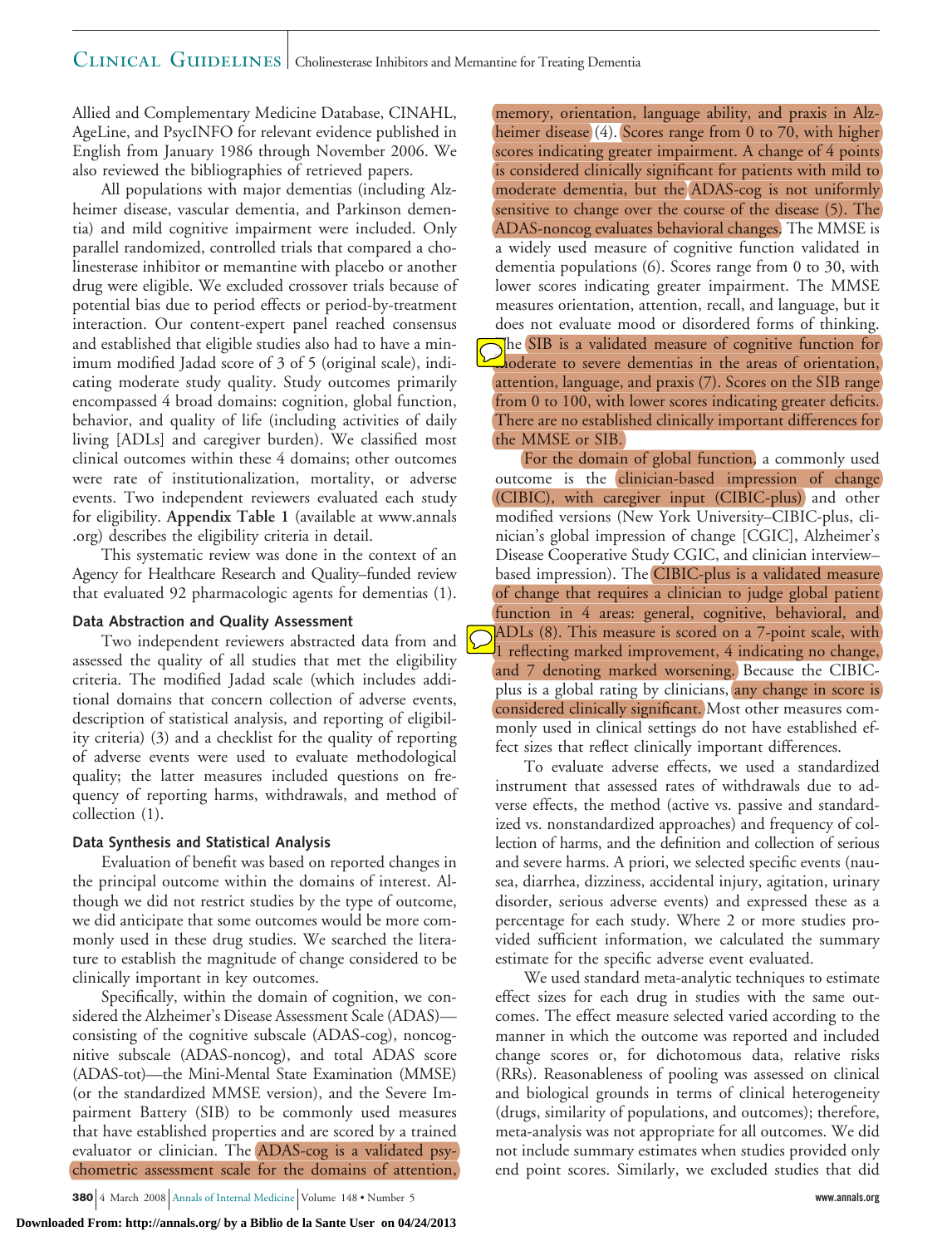# Cholinesterase Inhibitors and Memantine for Treating Dementia | CLINICAL GUIDELINES





The term *companion* refers to multiple reports from a single study. The authors considered the first published study as the main paper and referred to all associated reports as "companion papers." DSM = Diagnostic and Statistical Manual of Mental Disorders; ICD = International Classification of Diseases;  $NINCDS =$  National Institute of Neurological and Communicative Disorders and Stroke.

not provide a measure of variance for outcomes when computing summary estimates.

When meta-analyses were undertaken, the weighted mean difference (WMD) was selected as the pooled estimate instead of the standardized mean difference. When only the proportions of patients whose condition improved or worsened were reported, the RR was used as a measure of the summary effect size. In all meta-analyses, a randomeffects model was used; tests for statistical heterogeneity

were based on the chi-square statistic and the *I* <sup>2</sup> statistic. In some cases  $(9-12)$ , estimates of mean changes in the study outcomes used for the meta-analyses were based on best estimates derived from figures in the citations.

#### **RESULTS**

**Figure 1** shows the process of study selection. Of the papers in the larger review, 127 evaluated donepezil, galantamine, rivastigmine, tacrine, and memantine. We ex-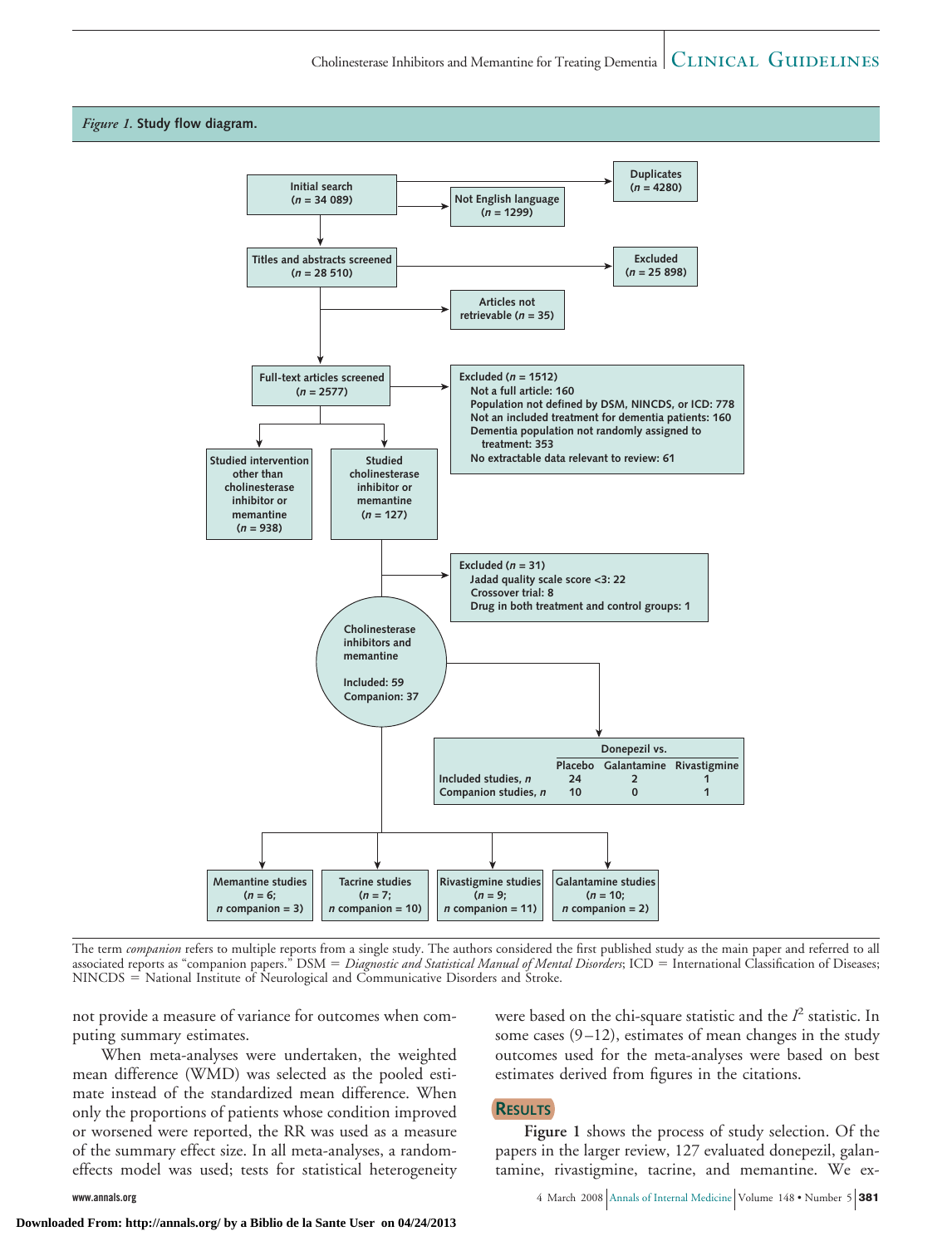# CLINICAL GUIDELINES | Cholinesterase Inhibitors and Memantine for Treating Dementia

cluded 22 of these that scored less than 3 on the Jadad scale, 8 that were crossover trials, and 1 that administered tacrine to both study groups. The **Appendix** (available at www.annals.org) lists all excluded studies. The remaining 96 reports included 59 unique study cohorts. Seventy-five different outcomes were measured across the domains of interest. Cognition and global function were the domains from which efficacy was most frequently determined.

#### **Donepezil versus Placebo**

Twenty-four unique studies (9, 10, 12–33) from 34 different reports evaluating donepezil versus placebo (or vitamin E) were eligible for this systematic review. Three additional studies (4 reports) directly compared donepezil with galantamine (34, 35) and rivastigmine (36, 37) and are discussed in the section on comparative effectiveness. **Appendix Tables 2**, **3**, and **4** (available at www.annals.org) describe study characteristics and outcome effect sizes, the frequencies of a priori–selected harms, and all reported adverse events. A total of 7556 participants (sample size, 12 to 818 participants) were randomly assigned in these placebocontrolled trials. Most studies addressed Alzheimer disease, with fewer focusing on vascular dementia (22, 23), Parkinson dementia (28), dementia in patients with the Down syndrome (12), or patients with mild cognitive impairment (21, 32). Dementia severity was described as "probable" or mild to moderate in most studies, moderate to severe in 2 studies (14, 16), and severe in 1 study (33). Many studies inaccurately used the term *probable* to describe severity rather than a measure of diagnostic certainty. Most studies evaluated daily doses of 10 mg (10, 12–16, 20, 21, 25–30, 32, 33), whereas 2 studies used 5 mg or less daily (19, 31). Five studies compared 5-mg and 10-mg doses (9, 17, 18, 22, 23), and 1 study (24) presented combined data. The duration of the drug intervention (including titration) was 12 to 16 weeks (18, 19, 26), 18 weeks (28) to 23 or 24 weeks (9, 10, 12, 14, 16, 17, 20–23, 25, 27, 29–31, 33), 52 to 54 weeks (13, 15), or 156 weeks (32). One long-term study (33) reported 2-year follow-up, but participants did not receive donepezil continuously.

All studies that compared donepezil with placebo evaluated some form of cognitive outcome, and all but 3 of these studies (12, 16, 29) showed a positive effect in at least 1 measure used in this domain. Four trials (20, 21, 28, 31) evaluated more than 1 outcome in the cognition domain, and results varied. **Figure 2** shows summary estimates of effect sizes for the ADAS-cog at the highest dosage (10 mg/d) and across all levels of disease severity. The summary effect sizes were largest in patients with Alzheimer disease, next largest in those with vascular dementia, and smallest in those with mild cognitive impairment; no group achieved a change of 4 points (the change considered clinically significant) (5). The meta-analysis (**Figure 2**) shows a consistent and statistically significant treatment effect for improvement in the ADAS-cog; the exception is patients with mild cognitive impairment, in whom the effect was

**382** 4 March 2008 Annals of Internal Medicine Volume 148 • Number 5 **www.annals.org**

nonsignificant ( $P = 0.31$ ). However, tests for heterogeneity were also significant for this group ( $l^2 = 75.5\%$ ;  $P =$ 0.043). The length of these two trials differed appreciably (from 6 months to 3 years), as did their criteria for mild cognitive impairment.

**Table 1** shows summary effect sizes for the MMSE and the SIB among patients with Alzheimer disease and vascular dementia. Consistent statistically but not clinically significant effects were observed.

All but 8 studies (15, 20, 24 –27, 29, 30) used some measure of global function assessment. All but 4 trials (10, 12, 21, 28) showed a statistically significant difference in this domain. One study (32) evaluating a population with mild cognitive impairment showed significant differences at 18 but not 36 months. On the basis of 3 studies that provided sufficient information, the summary RR for improvement (CIBIC score, 1 to 3) relative to baseline for the CIBIC-plus (**Figure 3**) in patients with Alzheimer disease indicates a significant improvement (RR, 2.01 [95% CI, 1.58 to 2.57]). The magnitude of the effect decreased in 1 study that dichotomized the CIBIC-plus score as improved or stabilized (CIBIC score, 1 to 4) and deteriorated (CIBIC score, 5 to 7). The summary RR estimate for improvement or stabilization of vascular dementia was not statistically significant and showed moderate heterogeneity; however, this estimate was based on only 2 trials. **Table 1** shows the summary estimate (WMD) for 4 studies that provided the mean change scores for the CIBIC-plus; this estimate also showed statistical significance. In addition, **Table 1** shows improvement in the WMD for the Clinical Dementia Rating scale, another measure of global function; however, the tests for heterogeneity were significant.

Of the 9 studies that evaluated behavior, all but 1 used the Neuropsychiatric Inventory (10). Summary estimates for this outcome were not significant in patients with Alzheimer disease (**Table 1**).

Eight (9, 13–15, 18, 22, 24, 33) of 12 studies showed statistically significant improvement in the various outcomes assessing ADLs. However, only 2 studies used the same outcome to allow computation of a summary estimate. **Table 1** shows the summary estimate for the Alzheimer's Disease Functional Assessment and Change Scale. The effect size is small and of borderline statistical significance  $(P = 0.053)$  for patients with vascular dementia. With the exception of 3 studies (9, 24, 33), ADLs were evaluated as a secondary quality-of-life outcome. Courtney and colleagues (24) found statistically significant changes in the Bristol Activities of Daily Living score, but this difference was not clinically significant (a threshold had been set a priori as an absolute change of 3 points).

One large trial (24) measured rate of institutionalization as the primary outcome but did not show statistically significant differences. This study had the longest duration (2 years) of any trial, but there were anomalies in the design. After initial randomization, patients in the donepezil group had treatment interruptions (described as washout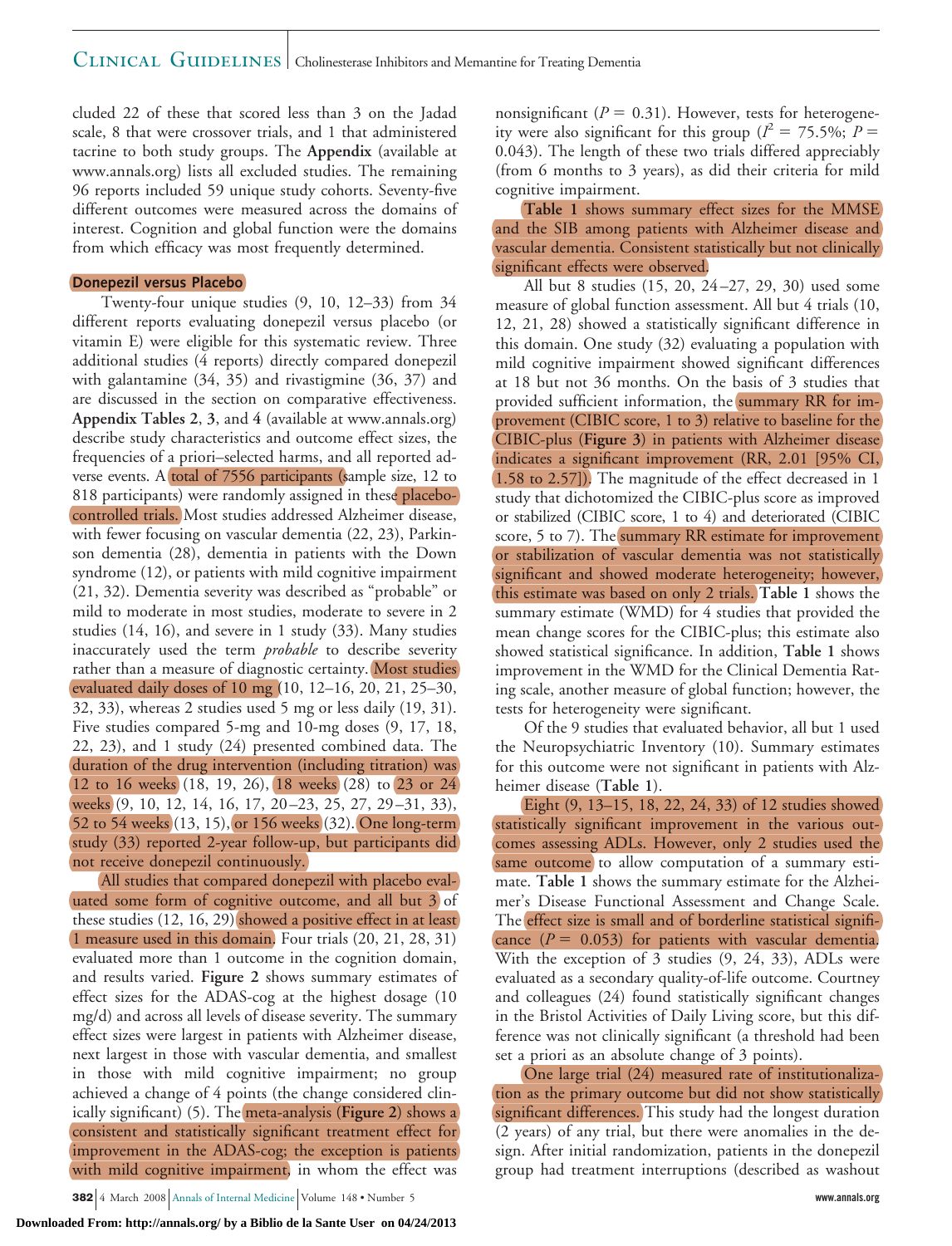#### *Figure 2.* **Summary estimates for the change in Alzheimer's Disease Assessment Scale–cognitive subscale (ADAS-cog) scores.**

| Study, Year (Reference)                                    | Mean Difference in<br><b>ADAS-Cog Score</b><br>(95% CI) |
|------------------------------------------------------------|---------------------------------------------------------|
| Donepezil vs. placebo (all severity levels in AD)          |                                                         |
| Burns et al., 1999 (9)                                     | $-2.80$ ( $-3.40$ to $-2.20$ )                          |
| Rogers et al., 1998 (17)                                   | $-3.10$ ( $-4.29$ to $-1.91$ )                          |
| Rogers et al., 1998 (18)                                   | $-2.88$ ( $-4.27$ to $-1.49$ )                          |
| Seltzer et al., 2004 (10)                                  | $-2.30$ ( $-4.11$ to $-0.49$ )                          |
| Tune et al., 2003 (29)                                     | $-2.09$ ( $-4.96$ to 0.78)                              |
| Subtotal                                                   | $-2.80$ ( $-3.28$ to $-2.33$ )                          |
| Donepezil vs. placebo (mild cognitive impairment)          |                                                         |
| Petersen et al., 2005 (32)                                 | $-0.06$ ( $-1.18$ to 1.06)                              |
| Salloway et al., 2004 (21)                                 | $-1.90$ ( $-3.29$ to $-0.51$ )                          |
| Subtotal                                                   | $-0.93$ ( $-2.73$ to 0.87)                              |
| Donepezil vs. placebo (mild to moderate vascular dementia) |                                                         |
| Black et al., 2003 (22)                                    | $-2.24$ ( $-3.35$ to $-1.13$ )                          |
| Wilkinson et al., 2003 (23)                                | $-2.07$ ( $-3.32$ to $-0.82$ )                          |
| Subtotal                                                   | $-2.17$ ( $-2.99$ to $-1.34$ )                          |
| Galantamine vs. placebo (mild to moderate AD)              |                                                         |
| Brodaty et al., 2005 (46)                                  | $-2.80$ ( $-3.76$ to $-1.84$ )                          |
| Bullock et al., 2004 (45)                                  | $-3.10$ ( $-4.74$ to $-1.46$ )                          |
| Raskind et al., 2000 (41)                                  | $-0.10$ ( $-1.23$ to 1.03)                              |
| Tariot et al., 2000 (39)                                   | $-3.10$ ( $-4.18$ to $-2.02$ )                          |
| Wilcock et al., 2000 (42)                                  | $-2.90$ ( $-4.00$ to $-1.80$ )                          |
| Wilkinson and Murray, 2001 (44)                            | $-3.00$ ( $-5.23$ to $-0.77$ )                          |
| Subtotal                                                   | $-2.45$ ( $-3.48$ to $-1.42$ )                          |
| Galantamine vs. placebo (AD and vascular dementia)         |                                                         |
| Erkinjuntti et al., 2002 (43)                              | $-2.70$ ( $-3.95$ to $-1.45$ )                          |
| <b>Subtotal</b>                                            | $-2.70$ ( $-3.95$ to $-1.45$ )                          |
| Rivastigmine vs. placebo (all severity levels in AD)       |                                                         |
| Corey-Bloom et al., 1998 (51)                              | $-3.78$ ( $-4.87$ to $-2.69$ )                          |
| Forette et al., 1999 (11)                                  | $-4.80$ (-6.04 to $-3.56$ )                             |
| Karaman et al., 2005 (53)                                  | $-5.27$ ( $-5.73$ to $-4.81$ )                          |
| Rösler et al., 1999 (56)                                   | $-1.60$ ( $-2.84$ to $-0.36$ )                          |
| Memantine vs. placebo (mild to moderate AD)                |                                                         |
| Peskind et al., 2006 (69)                                  | $-1.00$ ( $-2.72$ to 0.72)                              |
| Subtotal                                                   | $-1.00$ ( $-2.72$ to 0.72)                              |
| Memantine vs. placebo (mild to moderate vascular dementia) |                                                         |
| Orgogozo et al., 2002 (65)                                 | $-2.83$ ( $-4.37$ to $-1.29$ )                          |
| Wilcock et al., 2002 (66)                                  | $-1.75$ ( $-3.02$ to $-0.48$ )                          |
| Subtotal                                                   | $-2.20$ ( $-3.24$ to $-1.15$ )                          |
| $-5$                                                       | $\mathbf 0$<br>1                                        |

**Favors Treatment Favors Control** 

For donepezil (10 mg/d) versus placebo (Alzheimer disease [*AD*], all severity levels), the estimate was statistically significant (*P* < 0.001) and tests for heterogeneity were not significant ( $l^2 = 0.0$ %;  $P = 0.94$ ). For donepezil (10 mg/d) versus placebo (mild cognitive impairment), the estimate was not significant ( $\hat{P} = 0.31$ ) and tests for heterogeneity were significant ( $\hat{P} = 75.5\%$ ;  $\hat{P} = 0.043$ ). For donepezil (10 mg/d) versus placebo (mild to moderate vascular dementia), the estimate was significant  $(P < 0.001)$  and tests for heterogeneity were not significant  $(P = 0.0\% ; P = 0.84)$ . For galantamine (24 mg) versus placebo (mild to moderate AD), the estimate was significant ( $P \le 0.001$ ) and tests for heterogeneity were significant ( $P^2 = 75.5\%$ ;  $P =$  $0.001$ ). For galantamine (24 mg) versus placebo (mild to moderate AD and vascular dementia), the estimate was significant ( $P < 0.001$ ). For rivastigmine (6 mg and 12 mg) versus placebo (AD, all severity levels), the estimate was significant ( $P < 0.001$ ) and tests for heterogeneity were significant ( $I^2$  = 90.8%; *P* - 0.001). For memantine (20 mg) versus placebo (mild to moderate AD), the estimate was not significant (*P* 0.25). For memantine (20 mg) versus placebo (mild to moderate vascular dementia), the estimate was significant (*P* < 0.001) and tests for heterogeneity were not significant (*P*  $\stackrel{\sim}{=}$  $11.4\%$ ;  $P = 0.29$ ).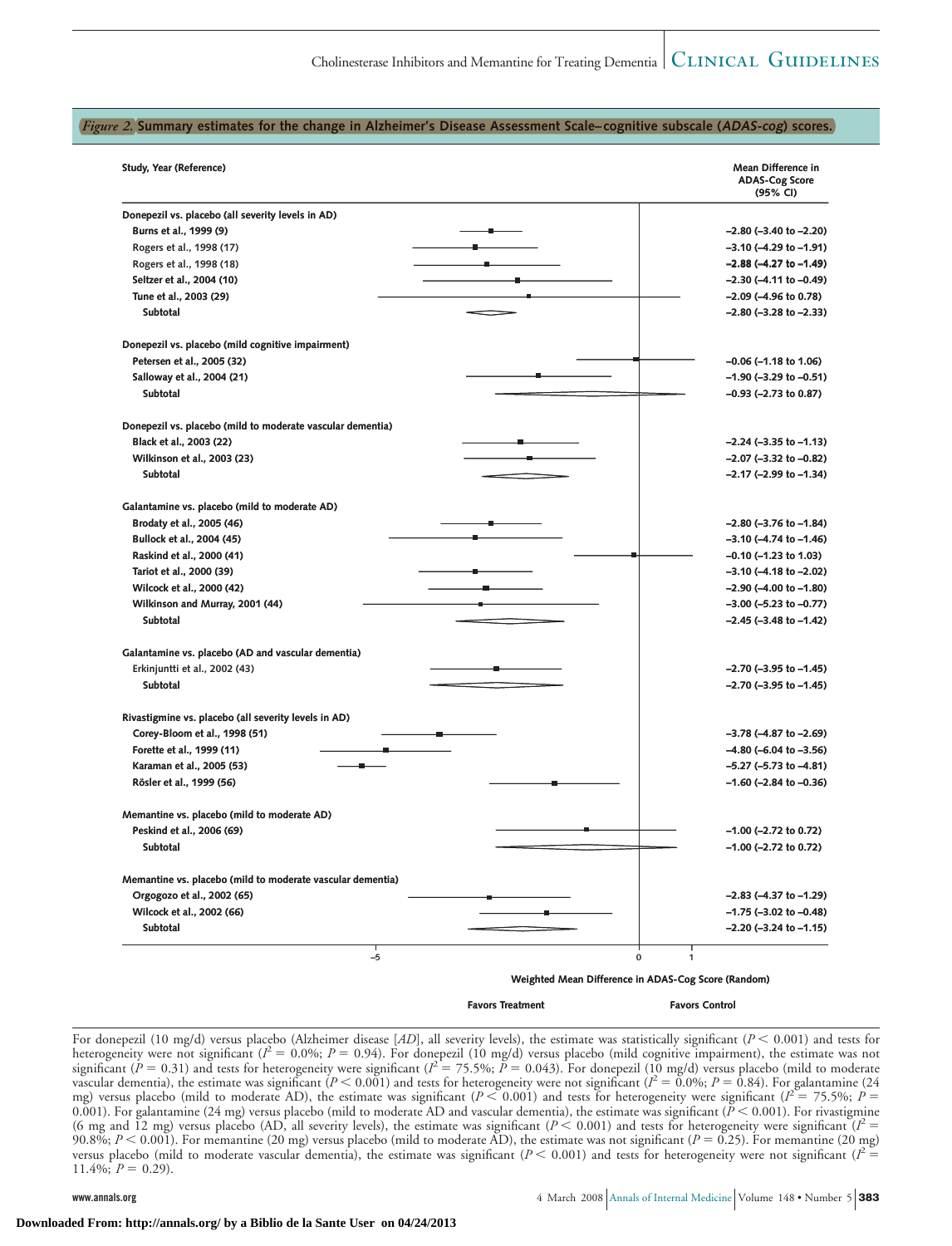#### *Table 1.* **Summary Effect Sizes for Outcomes of Benefit Computed for Donepezil in at Least 2 Studies**

| <b>Outcome Measures</b>                                                                    | Studies, n (Reference)                        | Limitations            | Consistency of Effects                        |
|--------------------------------------------------------------------------------------------|-----------------------------------------------|------------------------|-----------------------------------------------|
| Donepezil vs. placebo for Alzheimer disease,<br>all severity levels<br>Outcomes of benefit |                                               |                        |                                               |
| ADAS-cog                                                                                   | 10 (9, 10, 17-20, 26, 27, 29, 30)             | No serious limitations | No important inconsistency ( $l^2 = 0.0\%$ )  |
| <b>MMSE</b>                                                                                | 14 (10, 13-20, 24, 25, 28, 31, 33)            | No serious limitations | High inconsistency ( $l^2$ = 55.6%)           |
| CIBIC-plus                                                                                 | 4 (9, 14, 17, 18)                             | No serious limitations | No important inconsistency ( $l^2 = 0.0\%$ )  |
| <b>SIB</b>                                                                                 | 3 (12, 14, 33)                                | No serious limitations | No important inconsistency ( $l^2 = 0.0\%$ )  |
| CDR-SB                                                                                     | $6(9, 10, 16-19)$                             | No serious limitations | High inconsistency ( $l^2 = 58.0\%$ )         |
| <b>NPI</b><br>Outcomes of harm                                                             | 9 (12, 13, 14, 16, 24, 25, 28, 29, 33)        | No serious limitations | Moderate inconsistency ( $l^2 = 50.2\%$ )     |
| Anorexia                                                                                   | 6 (9, 12, 15-18)                              | Some limitations       | No important inconsistency ( $l^2 = 0.0\%$ )  |
| Asthenia                                                                                   | 6 (10, 13-16, 33)                             | Some limitations       | No important inconsistency ( $l^2 = 2.0\%$ )  |
| Diarrhea                                                                                   | 11 (9, 10, 12, 13-19, 33)                     | Some limitations       | No important inconsistency ( $l^2 = 15.6\%$ ) |
| <b>Dizziness</b>                                                                           | 9 (9, 10, 12, 13, 14, 16-19)                  | Some limitations       | No important inconsistency ( $l^2 = 0.0\%$ )  |
| Fatigue                                                                                    | 3(12, 17, 18)                                 | Some limitations       | No important inconsistency ( $l^2 = 4.4\%$ )  |
| Insomnia                                                                                   | 6 (9, 10, 12, Fuschillo et al., Homma et al., | Some limitations       | No important inconsistency ( $l^2 = 0.0\%$ )  |
|                                                                                            | Kim et al.)+                                  |                        |                                               |
| Nausea                                                                                     | 11 (9, 10, 12, 13-18, 20, 33)                 | Some limitations       | No important inconsistency ( $l^2 = 0.0\%$ )  |
| Vomiting                                                                                   | 7 (9, 12, 14, 16-18, 20)                      | Some limitations       | Moderate inconsistency ( $l^2 = 50.4\%$ )     |
| Weight loss                                                                                | $4(14-16, 18)$                                | Some limitations       | No important inconsistency ( $l^2 = 0.0\%$ )  |
| Donepezil vs. placebo for mild cognitive<br>impairment<br>Outcomes of benefit              |                                               |                        |                                               |
| ADAS-cog<br>Outcomes of harm                                                               | 2(21, 32)                                     | No serious limitations | High inconsistency ( $l^2$ = 75.6%)           |
| Abnormal dreams                                                                            | 2(21, 32)                                     | Some limitations       | No important inconsistency ( $l^2 = 0.0\%$ )  |
| Diarrhea                                                                                   | 2(21, 32)                                     | Some limitations       | No important inconsistency ( $l^2 = 0.0\%$ )  |
| Insomnia                                                                                   | 2(21, 32)                                     | Some limitations       | High inconsistency ( $l^2 = 56.3\%$ )         |
| Muscle cramps and leg cramps                                                               | 2(21, 32)                                     | Some limitations       | No important inconsistency ( $l^2 = 0.0\%$ )  |
| Nausea                                                                                     | 2(21, 32)                                     | Some limitations       | No important inconsistency ( $l^2 = 1.7\%$ )  |
| Donepezil vs. placebo for vascular dementia<br>Outcomes of benefit<br>ADAS-cog             | 2(22, 23)                                     | No serious limitations | No important inconsistency ( $l^2 = 0.0\%$ )  |
|                                                                                            |                                               |                        |                                               |
| <b>MMSE</b>                                                                                | $\overline{2}$                                | No serious limitations | No important inconsistency ( $l^2 = 0.0\%$ )  |
| CDR-SB                                                                                     | $\overline{2}$                                | No serious limitations | No important inconsistency ( $l^2 = 0.0\%$ )  |
| <b>ADFACS</b>                                                                              | $\overline{2}$                                | No serious limitations | No important inconsistency ( $l^2 = 0.0\%$ )  |
| Outcomes of harm                                                                           |                                               |                        |                                               |
| Abnormal dreams                                                                            | 2(22, 23)                                     | No serious limitations | No important inconsistency ( $l^2 = 0.0\%$ )  |
| Diarrhea                                                                                   | 2(22, 23)                                     | No serious limitations | No important inconsistency ( $l^2 = 0.0\%$ )  |
| Muscle cramps and leg cramps                                                               | 2(22, 23)                                     | No serious limitations | No important inconsistency ( $l^2 = 0.0\%$ )  |
| Nausea                                                                                     | 2(22, 23)                                     | No serious limitations | No important inconsistency ( $l^2 = 0.0\%$ )  |
|                                                                                            |                                               |                        |                                               |

\* Outcomes of harms are those with significant effect size. All others evaluated are shown in **Appendix Table 4** (available at www.annals.org). ADAS-cog Alzheimer's Disease Assessment Scale– cognitive subscale; ADFACS = Alzheimer's Disease Functional Assessment and Change Scale; CDR-SB = Clinical Dementia Rating Sum of the Boxes; CIBIC-plus = clinician-based impression of change, with caregiver input; MMSE = Mini-Mental State Examination; NA = not available; NPI = Neuropsychiatric Inventory;  $RR =$  relative risk;  $SIB =$  Severe Impairment Battery; WMD = weighted mean difference.

† For full citations of studies by Fuschillo et al., Homma et al., and Kim et al., see the **Appendix** (available at www.annals.org).

periods) and were randomly assigned twice during the trial. The purpose of discontinuation of drug therapy was not clearly specified. A study evaluating patients with mild cognitive impairment showed statistically significant differences in the rate of conversion to Alzheimer disease at 12 months but not at 36 months. Another study (30) showed some statistical differences in certain sleep variables.

Five (9, 15, 17, 18, 32) of 7 studies showed statistically significant differences between groups for diarrhea, nausea, and vomiting, which are consistent with expected effects of cholinesterase inhibitors. Six studies (9, 17, 18, 22, 23, 38) reported a dose–response effect, with increasing frequency of adverse events as dose increased. The summary effect size could be computed for 29 different harms

**384** 4 March 2008 Annals of Internal Medicine Volume 148 • Number 5 **www.annals.org**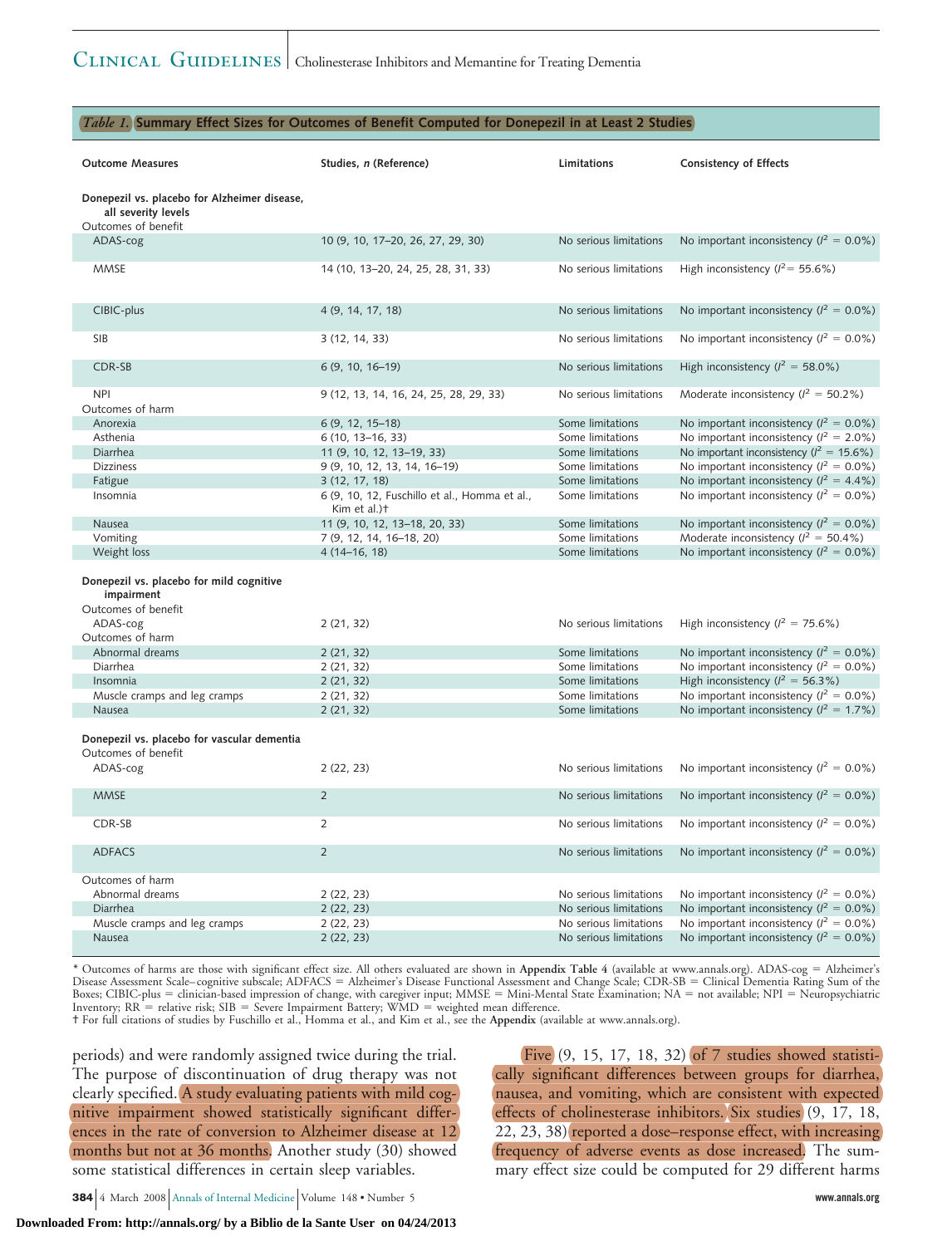#### *Table 1—***Continued**

|                         |                          | <b>Patients</b>                   |                                 | Magnitude of Effect (95% CI or<br>Reference)                                | <b>Clinically Significant</b><br><b>Difference</b> |
|-------------------------|--------------------------|-----------------------------------|---------------------------------|-----------------------------------------------------------------------------|----------------------------------------------------|
| Randomly<br>Assigned, n | Completed<br>Trial, n    | Receiving Donepezil,<br>$n/n$ (%) | Receiving Placebo,<br>$n/n$ (%) |                                                                             |                                                    |
|                         |                          |                                   |                                 | P < 0.001                                                                   |                                                    |
| 2275                    | 1845                     |                                   |                                 | WMD, $-2.83$ ( $-3.29$ to $-2.37$ );<br>$P < 0.001$ (9, 10, 17–19, 29)      | $>4$ -point change                                 |
| 3532                    | 2439                     | -                                 | -                               | WMD, 1.14 (0.76 to 1.53);<br>$P < 0.001$ (10, 13, 14, 16-19,<br>25, 31, 33) | $>$ 3-point change                                 |
| 2049                    | 1658                     | -                                 |                                 | WMD, $-0.45$ ( $-0.54$ to $-0.36$ );<br>$P = 0.000$                         | Any change                                         |
| 570                     | 468                      | -                                 |                                 | WMD, 5.39 (3.26 to 7.52):<br>$P < 0.001$ (14, 33)                           | <b>NA</b>                                          |
| 2281                    | 1830                     |                                   |                                 | WMD, $-0.44$ ( $-0.65$ to $-0.23$ );<br>$P = 0.000$                         | <b>NA</b>                                          |
| 1769                    | 1231                     | $\overline{\phantom{0}}$          |                                 | WMD, $-3.99$ ( $-6.85$ to $-1.12$ );<br>$P = 0.006(14, 25, 29, 33)$         | <b>NA</b>                                          |
|                         | $\overline{\phantom{m}}$ | 67/921(7.3)                       | 19/925 (2.1)                    | RR, 3.21 (1.94 to 5.33)                                                     | <b>NA</b>                                          |
|                         | $\overline{\phantom{a}}$ | 65/827 (7.9)                      | 37/789 (4.7)                    | RR, 1.65 (1.09 to 2.48)                                                     | <b>NA</b>                                          |
|                         |                          | 213/1470 (14.5)                   | 76/1432 (5.3)                   | RR, 2.57 (1.93 to 3.41)                                                     | <b>NA</b>                                          |
|                         | $\overline{\phantom{m}}$ | 91/1128 (8.1)                     | 59/1095 (5.4)                   | RR, 1.47 (1.06 to 2.03)                                                     | <b>NA</b>                                          |
|                         |                          | 31/331 (9.4)                      | 13/329(4.0)                     | RR, 2.24 (1.17 to 4.30)                                                     | <b>NA</b>                                          |
|                         |                          | 89/899 (9.9)                      | 38/859 (4.4)                    | RR, 2.19 (1.51 to 3.17)                                                     | <b>NA</b>                                          |
|                         |                          | 204/1451 (14.1)                   | 76/1412 (5.4)                   | RR, 2.54 (1.97 to 3.29)                                                     | <b>NA</b>                                          |
|                         |                          | 98/871 (11.3)                     | 41/874 (4.7)                    | RR, 2.25 (1.26 to 4.03)                                                     | <b>NA</b>                                          |
|                         |                          | 51/619(8.2)                       | 28/621 (4.5)                    | RR, 1.83 (1.18 to 2.86)                                                     | <b>NA</b>                                          |

| 1060 | 973                      |                          |                          | WMD, $-0.93$ ( $-2.73$ to 0.87);<br>$P = 0.31$      | $>4$ -point change |
|------|--------------------------|--------------------------|--------------------------|-----------------------------------------------------|--------------------|
|      |                          | 47/385 (12.2)            | 9/396(2.3)               | RR, 5.36 (2.67 to 10.76)                            | <b>NA</b>          |
|      | $\overline{\phantom{0}}$ | 78/385 (20.3)            | 27/396 (6.8)             | RR, 2.96 (1.95 to 4.48)                             | <b>NA</b>          |
|      |                          | 41/385 (10.6)            | 12/396(3.0)              | RR, 3.34 (1.27 to 8.80)                             | <b>NA</b>          |
|      |                          | 53/385 (13.8)            | 7/396(1.8)               | RR, 7.73 (3.56 to 16.8)                             | <b>NA</b>          |
|      |                          | 41/385 (10.6)            | 14/396 (3.5)             | RR, 2.92 (1.61 to 5.31)                             | <b>NA</b>          |
|      |                          |                          |                          |                                                     |                    |
| 1219 | 969                      |                          |                          | WMD, $-2.16$ ( $-3.00$ to $-1.34$ );<br>P < 0.001   | $>4$ -point change |
| 1219 | 969                      |                          |                          | WMD, 1.10 (0.64 to 1.55);<br>P < 0.001              | $>$ 3-point change |
| 1219 | 969                      | -                        |                          | WMD, $-0.39$ ( $-0.64$ to $-0.15$ );<br>$P = 0.002$ | <b>NA</b>          |
| 1219 | 969                      | $\overline{\phantom{0}}$ |                          | WMD, $-0.78$ ( $-1.58$ to 0.01);<br>$P = 0.053$     | <b>NA</b>          |
|      |                          |                          |                          |                                                     |                    |
|      |                          | 24/421 (5.7)             |                          | RR, 4.07 (1.54 to 10.74)                            | <b>NA</b>          |
|      |                          | 70/421 (16.6)            | -                        | RR, 1.62 (1.13 to 2.34)                             | <b>NA</b>          |
|      | $\overline{\phantom{0}}$ | 41/421 (9.7)             | -                        | RR, 9.62 (3.48 to 26.58)                            | NA.                |
|      |                          | 69/421 (16.4)            | $\overline{\phantom{0}}$ | RR, 2.21 (1.47 to 3.34)                             | <b>NA</b>          |

in studies of Alzheimer disease, 11 for vascular dementia, and 6 for mild cognitive impairment; these effect sizes were based on 2 studies for these latter 2 patient populations but a variable number of studies for the patients with Alzheimer disease. Many of the effect sizes were not statistically significant (**Appendix Table 4**). Of the 29 different adverse effects examined in patients with Alzheimer dementia, 9 had statistically significant effect sizes. Diarrhea (RR, 2.57 [CI, 1.93 to 3.41]) and nausea (RR, 2.54 [CI, 1.97 to 3.29]) were reported most frequently. Anorexia had the largest effect size (RR, 3.21 [CI, 1.94 to 5.33]) and dizziness the smallest (RR, 1.47 [CI, 1.06 to 2.03]). The pooled estimate for vomiting was moderately heterogeneous. For patients with vascular dementia, abnormal dreams, diarrhea, nausea, and muscle and leg cramps were statistically more frequent with donepezil; muscle cramps had the highest RR (9.62 [CI, 3.48 to 26.58]). The effect sizes for the group with mild cognitive impairment were similar to those for patients with vascular dementia, with the addition of insomnia.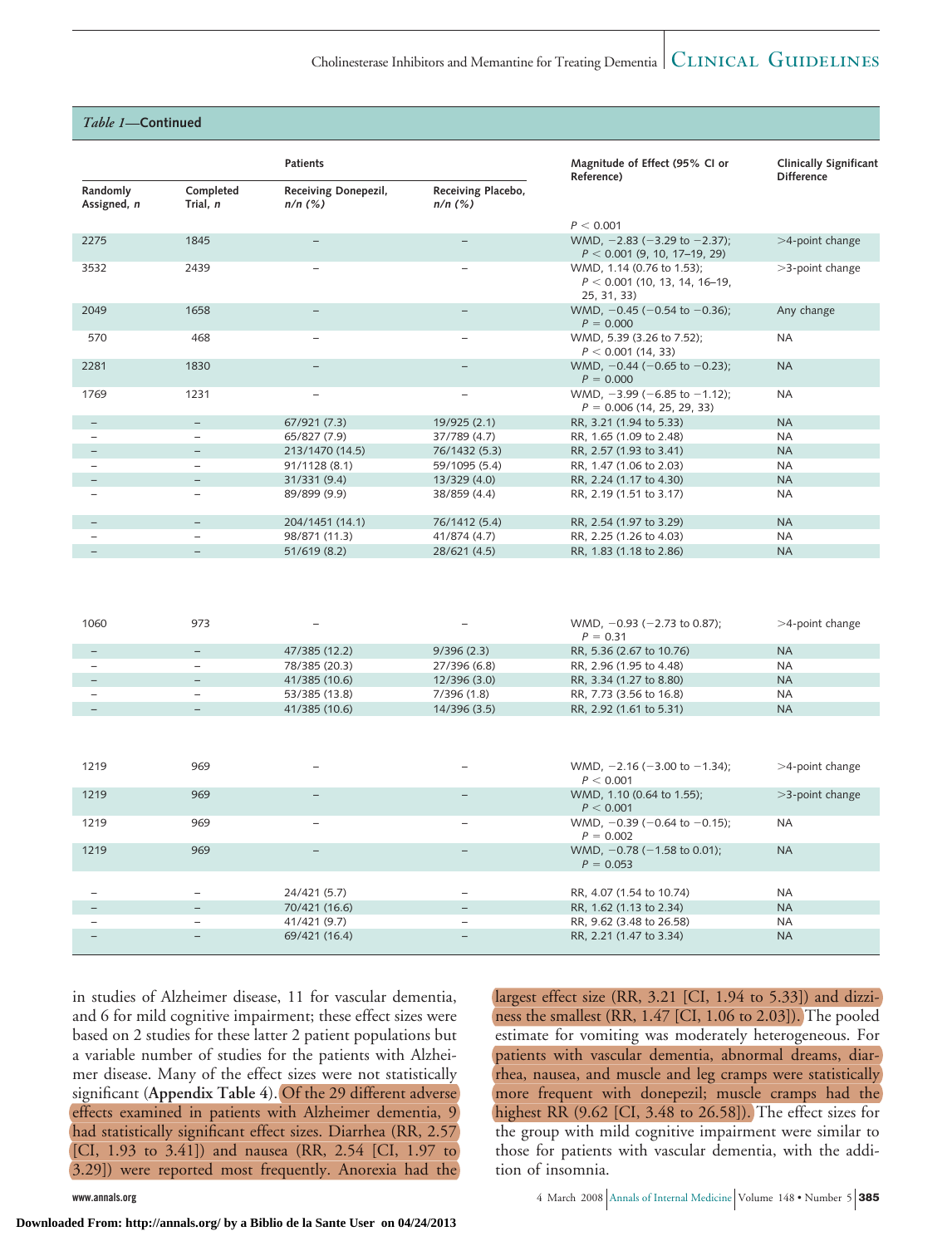# CLINICAL GUIDELINES | Cholinesterase Inhibitors and Memantine for Treating Dementia

Rates of withdrawal due to adverse events ranged from 0% to 57% in treatment groups and 0% to 20% in placebo groups (**Appendix Table 2**). In general, the quality of reporting harms was low to moderate in all but 2 trials (22, 23) evaluating vascular dementia. The methods of recording harms varied; 10 trials did not specify the mode (13, 20, 21, 23, 26, 29 –33), and a minority used standardized instruments (12, 16, 17, 19, 27, 28). Six trials specified an operational definition of serious adverse events (14, 16, 17, 19, 23, 33); however, no serious harms were attributed to donepezil in any study.

#### **Galantamine**

We included 10 studies (12 reports) of galantamine (39 – 48) that evaluated 3997 patients total (sample size range, 182 to 978 patients). All but 3 of the studies (43, 45, 47) included only patients with Alzheimer disease. Two studies enrolled patients with Alzheimer disease and cerebrovascular disease, and 1 included only patients with mild cognitive impairment (47). All studies aimed for a final treatment dose of 24 mg or 32 or 36 mg/d (1 study used 32 mg/d and 1 used 36 mg/d). One study (46) compared extended-release galantamine with the usual formulation. Trials lasted 12 to 16 weeks (40, 44, 47), 20 weeks (39), and 24 to 26 weeks (41– 43, 45, 46) (**Appendix Table 2**). One trial (48) evaluated the difference between a 3-day and a 7-day washout period when patients were switched from donepezil to galantamine; the subsequent follow-up lasted 48 months.

Eight trials  $(39-43, 45-47)$  showed significant improvement in cognitive function. One trial (44) reported mixed effects—improvement on the ADAS-cog with 24 mg but not with 32 mg. Another study (48) of the length of 2 washout periods showed no difference between groups, suggesting that the washout period had no effect on cognition. **Figure 2** shows the summary estimate for improvement on the ADAS-cog with 24 mg (currently the maximum dose recommended by the manufacturers); this finding was statistically significant, but so were tests for heterogeneity. One small study (47) evaluated patients with mild cognitive impairment and found significant changes after 4 months.

Of the 6 studies that evaluated global function with the CIBIC-plus, all but 1 (46) showed significant changes relative to placebo (**Table 2**). **Figure 3** shows the summary estimates for the CIBIC-plus with 24 mg, and the summary RR for improvement or stabilization from baseline was 1.22 (CI, 1.12 to 1.33), a statistically significant finding with minimal heterogeneity.

Five studies (39, 40, 43, 45, 46) measured behavior using the Neuropsychiatric Inventory. The summary estimate of improvement based on the 2 studies that reported sufficient data was significant (Table 2) and shows no important inconsistency.

Five studies  $(40-43, 45)$  used the Disability Assessment for Dementia to measure ADLs. Only 2 were in-

**386** 4 March 2008 Annals of Internal Medicine Volume 148 • Number 5 *www.annals.org* 

cluded in the summary estimate; this *improvement was* statistically significant. Two studies used the Alzheimer's Disease Cooperative Study–ADL subscale, and the summary effect was also statistically significant (**Table 2**).

The most common harms reported in galantamine studies were gastrointestinal symptoms (nausea and vomiting, diarrhea), eating disorders or weight loss, and dizziness (**Appendix Table 3**). **Table 2** shows that the effect sizes for all these harms were significant, with anorexia having the largest effect (RR, 3.41 [CI, 2.36 to 4.93]) and dizziness the smallest (RR, 1.90 [CI, 1.43 to 2.51]). One study (49) evaluated a subgroup of patients who reported nausea or vomiting and found that women and patients with lower body weight at baseline were more likely to report these adverse events. Most trials did not report statistical testing of adverse events for differences between groups, but 2 trials (41, 42) reported a statistically significantly greater weight loss in the treatment groups. Some studies (40, 42, 43, 46) showed a dose–response relationship for adverse events during titration.

Rates of withdrawal due to adverse events ranged from 4% to 17% for placebo and 8% to 54% for active treatment. Although not consistently reported for half the studies, no important differences emerged in the rates of serious adverse events between the placebo and galantamine groups. Most studies did not report using a standardized instrument to collect harms, but some (39, 41, 42, 45) used standardized coding to classify adverse events.

#### **Rivastigmine**

Nine eligible studies (11, 50–57) (11 reports) compared rivastigmine with placebo. These studies evaluated 2164 patients, with sample sizes ranging from 27 to 725. One trial (52) evaluated dementia associated with Parkinson disease, 1 study (54) evaluated Lewy body dementia, and the remainder evaluated Alzheimer disease. These studies included all levels of severity. Daily rivastigmine doses ranged from 1 mg (51) to 12 mg (11, 52–54, 56), and treatment lasted 14 to 52 weeks.

Eight studies evaluated general cognitive function. Those using the ADAS-cog (11, 51–53, 56) showed statistically significant improvement, whereas those using other measures (SIB, specific neuropsychological tests) did not. Two studies (51, 56) (1 North American and 1 European site) of the same protocol had different findings: one (51) found improvements with both higher (6 to 12 mg) and lower (1 to 4 mg) doses, but the other (56) failed to show significance for the lower doses. **Figure 2** shows the summary estimate for trials that provided sufficient data on the ADAS-cog for all levels of severity and mixed doses. The effect was statistically significant and larger, but with significant heterogeneity. **Table 3** shows the summary estimate for the MMSE, which was not significant and showed a high level of heterogeneity.

For global changes, 7 (11, 50 –53, 55, 56) of 8 studies showed significant improvements, but 3 studies used the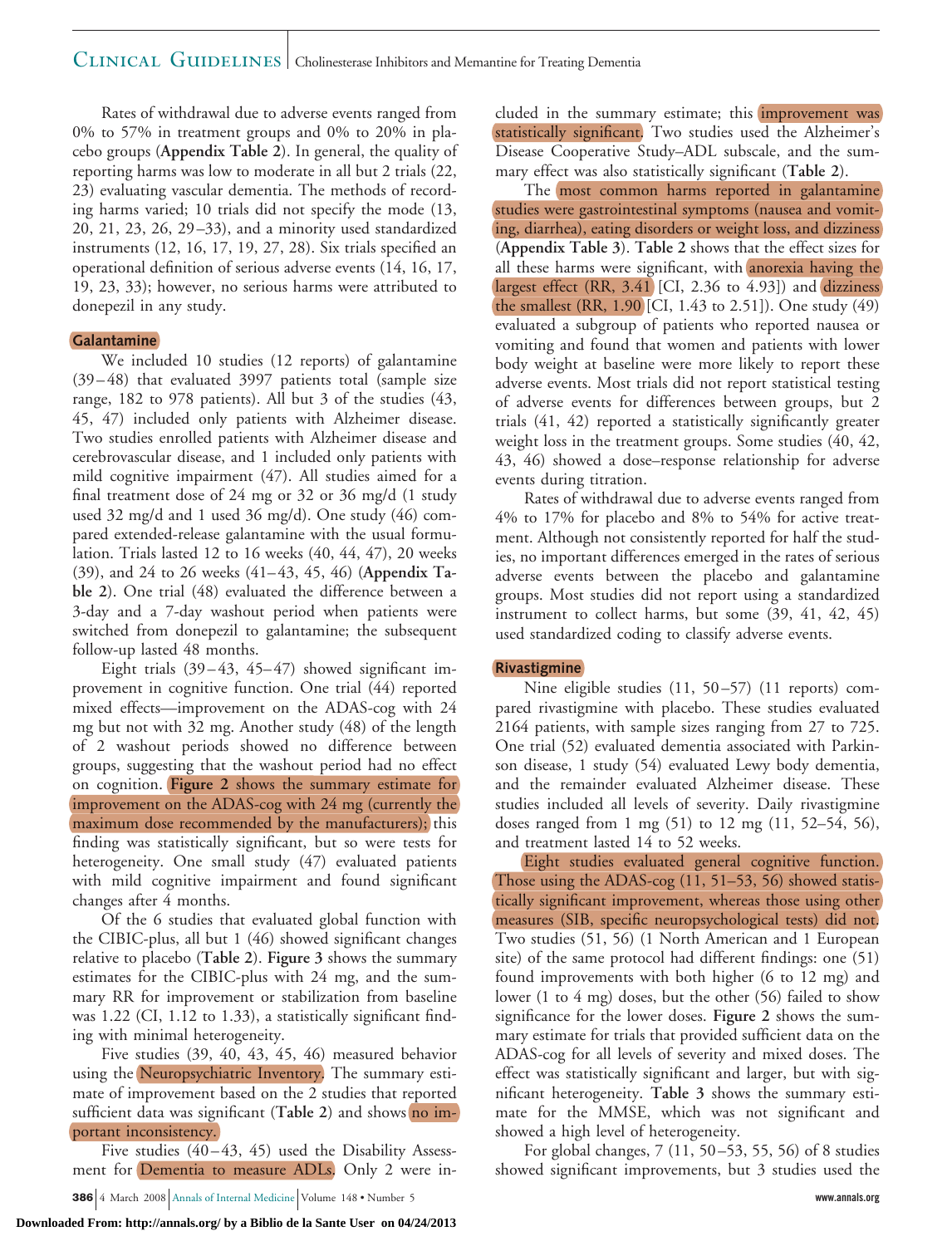*Figure 3.* **Summary relative risks for improvement or stabilization from baseline on the clinician-based impression of change scale, with caregiver input.**

| Study, Year (Reference)                                                              |                          | Relative Risk (95% CI) |
|--------------------------------------------------------------------------------------|--------------------------|------------------------|
| Donepezil vs. placebo (all severity levels in AD): improved                          |                          |                        |
| Burns et al., 1999 (9)                                                               |                          | 1.78 (1.19-2.87)       |
| Rogers et al., 1998 (17)                                                             | $\overline{\phantom{a}}$ | $2.12(1.43 - 3.15)$    |
| Rogers et al., 1998 (18)                                                             |                          | 2.22 (1.31-3.76)       |
| Subtotal                                                                             |                          | 2.01 (1.58-2.57)       |
| Donepezil vs. placebo (all severity levels in AD): improved/stabilized               |                          |                        |
| Feldman et al., 2001 (14)                                                            |                          | 1.50 (1.20-1.89)       |
| Subtotal                                                                             |                          | 1.50 (1.20-1.89)       |
| Donepezil vs. placebo (mild to moderate vascular dementia): improved/stabilized      |                          |                        |
| Black et al., 2003 (22)                                                              | u.                       | $0.92(0.67 - 1.25)$    |
| Wilkinson et al., 2003 (23)                                                          |                          | 1.29 (0.94-1.77)       |
| Subtotal                                                                             |                          | $1.08(0.78 - 1.51)$    |
| Galantamine vs. placebo (mild to moderate AD): improved/stabilized                   |                          |                        |
| Brodaty et al., 2005 (46)                                                            |                          | 1.10 (0.97-1.25)       |
| Raskind et al., 2000 (41)                                                            | $ -$                     | $1.29(1.11 - 1.50)$    |
| Tariot et al., 2000 (39)                                                             | $ -$                     | $1.31(1.12 - 1.52)$    |
| Wilcock et al., 2000 (42)                                                            | - ⊞                      | 1.24 (1.04-1.48)       |
| Subtotal                                                                             | $\dot{\,}$               | $1.22(1.12 - 1.33)$    |
| Galantamine vs. placebo (mild to moderate AD/vascular dementia): improved/stabilized |                          |                        |
| Erkinjuntti et al., 2002 (43)                                                        | --                       | 1.25 (1.08-1.45)       |
| Subtotal                                                                             | ~                        | $1.25(1.08 - 1.45)$    |
| Memantine vs. placebo (all severity levels in AD): improved/stabilized               |                          |                        |
| Orgogozo et al., 2002 (65)                                                           |                          | $1.15(0.91 - 1.45)$    |
| Peskind et al., 2006 (69)                                                            | — <b>—</b>               | 1.33 (1.10-1.59)       |
| Tariot et al., 2004 (70)                                                             | $\blacksquare$           | $1.23(1.00-1.50)$      |
| Subtotal                                                                             | $\tilde{}$               | $1.25(1.11 - 1.40)$    |
| Rivastigmine vs. placebo (all severity levels in AD): improved                       |                          |                        |
| Corey-Bloom et al., 1998 (51)                                                        |                          | 1.51 (1.03-2.19)       |
| Forette et al., 1999 (11)                                                            |                          | 3.58 (1.19-10.74)      |
| Rösler et al., 1999 (56)                                                             |                          | $1.83(1.34 - 2.50)$    |
| Subtotal                                                                             |                          | 1.76 (1.35–2.29)       |
| Rivastigmine vs. placebo (all severity levels in AD): improved/stabilized            |                          |                        |
| Potkin et al., 2001 (55)                                                             |                          | 2.63 (0.79-8.70)       |
| Subtotal                                                                             |                          | 2.63 (0.79-8.70)       |
|                                                                                      | 1                        | 10                     |

**Relative Risk (Random )** 

**Favors Control Favors Treatment** 

For donepezil versus placebo (Alzheimer disease [*AD*], all severity levels), the relative risk (RR) for improvement was statistically significant (*P* - 0.001) and tests for heterogeneity were not significant ( $\dot{l}^2 = 0.0\%$ ;  $P = 0.762$ ). For donepezil versus placebo (AD, all severity levels), the RR for improvement or stabilization was significant (*P* < 0.001). For donepezil versus placebo (mild to moderate vascular dementia), the RR for improvement or stabilization was not significant ( $\overline{P}$  = 0.633) and tests for heterogeneity were not significant ( $I^2$  = 55.1%;  $P$  = 0.136). For galantamine versus placebo (mild to moderate AD), the RR for improvement or stabilization was significant ( $P < 0.001$ ) and tests for heterogeneity were not significant ( $\dot{P} = 19.9\%$ ;  $P > 0.001$ 0.20). For galantamine versus placebo (mild to moderate AD and vascular dementia), the RR for improvement or stabilization was significant (*P*  $0.002$ ). For memantine versus placebo (AD, all severity levels), the RR for improvement was significant ( $P < 0.001$ ) and tests for heterogeneity were not significant ( $l^2 = 0.0\%$ ;  $P > 0.20$ ). For memantine versus placebo (AD, all severity levels), the RR for improvement or stabilization was significant ( $P < 0.001$ ) and tests for heterogeneity were not significant ( $l^2 = 1$ improvement or stabilization was not significant ( $P = 0.114$ ).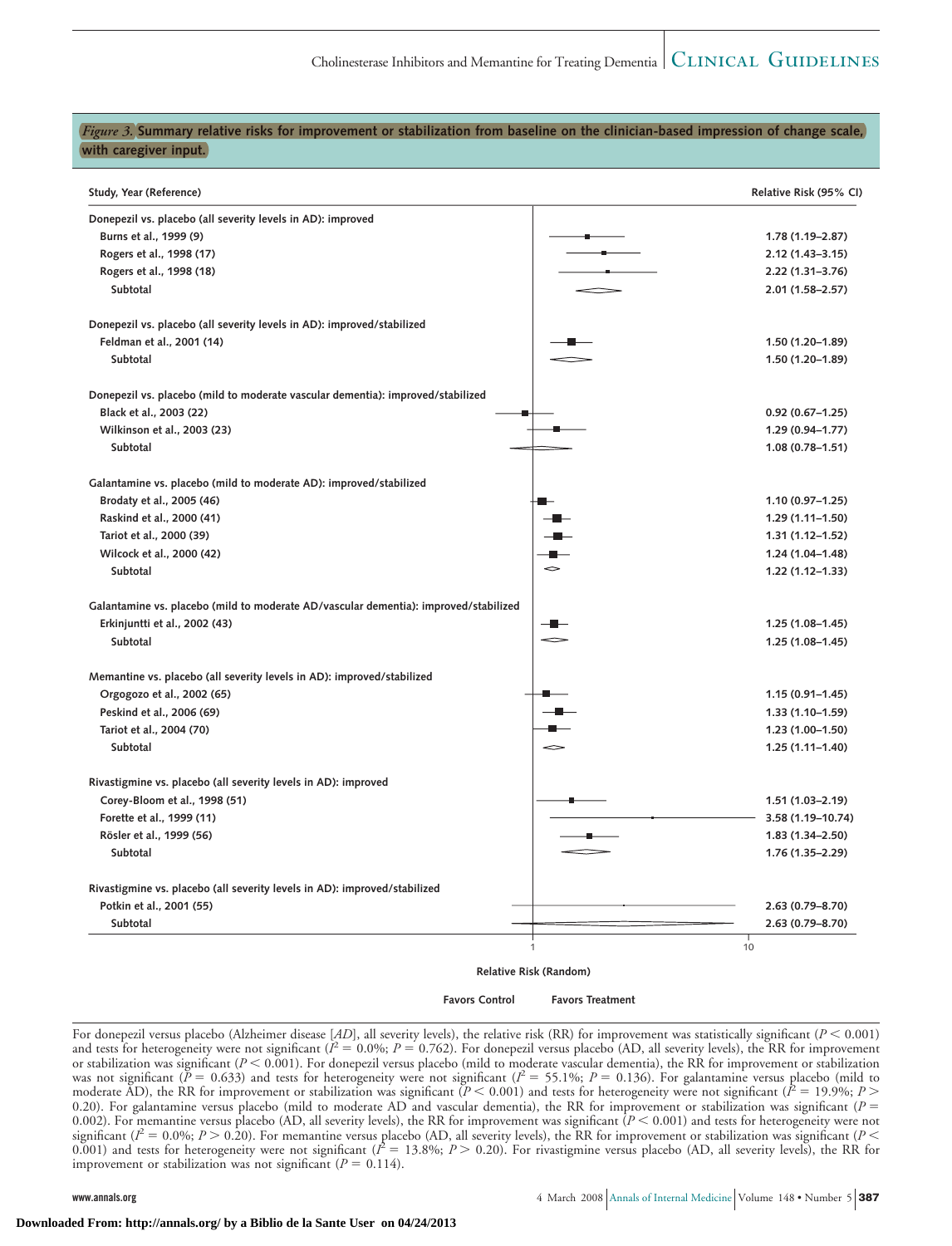| <b>Outcome Measures</b> | Studies, n (Reference):<br>Galantamine vs. Placebo<br>for Alzheimer Disease | Limitations            | Consistency of Effects                        |
|-------------------------|-----------------------------------------------------------------------------|------------------------|-----------------------------------------------|
| Outcomes of benefit     |                                                                             |                        |                                               |
| ADAS-cog                | 8 (39, 40, 41, 42, 44-46, 48)                                               | No serious limitations | High inconsistency ( $l^2 = 75.2\%$ )         |
| CIBIC-plus              | 5 (39, 40, 41, 42, 46)                                                      | No serious limitations | No important inconsistency ( $l^2 = 0.0\%$ )  |
| <b>NPI</b>              | 3(39, 40, 46)                                                               | No serious limitations | No important inconsistency ( $l^2 = 0.0\%$ )  |
| ADCS-ADL                | 2(39, 46)                                                                   | No serious limitations | No important inconsistency ( $l^2 = 0.0\%$ )  |
| <b>DAD</b>              | 2(39, 40, 42)                                                               | No serious limitations | No important inconsistency ( $l^2 = 0.0\%$ )  |
| Outcomes of harm        |                                                                             |                        |                                               |
| Anorexia                | 6 (39, 40, 41, 42, 45, 46)                                                  | Some limitations       | No important inconsistency ( $l^2 = 0.0\%$ )  |
| <b>Dizziness</b>        | $6(40, 41, 42, 44-46)$                                                      | Some limitations       | No important inconsistency ( $l^2 = 0.0\%$ )  |
| Nausea                  | 7 (39, 40, 41, 42, 44-46)                                                   | Some limitations       | High inconsistency ( $l^2 = 83.7\%$ )         |
| Vomiting                | 7 (39, 40, 41, 42, 44-46)                                                   | Some limitations       | Moderate inconsistency ( $l^2 = 49.3\%$ )     |
| Weight loss             | 3(41, 42, 46)                                                               | Some limitations       | No important inconsistency ( $l^2 = 18.8\%$ ) |

#### *Table 2.* **Summary Effect Sizes for Outcomes of Benefit and Harm Computed for Galantamine in at Least 2 Studies\***

\* Outcomes of harms are those with significant effect size; all others evaluated are shown in **Appendix Table 4** (available at www.annals.org). ADAS-cog Alzheimer's Disease Assessment Scale– cognitive subscale; ADCS-ADL Alzheimer's Disease Cooperative Study subscale for activities of daily living; CIBIC-plus clinician-based impression of change scale, with caregiver input; DAD = Disability Assessment for Dementia; NA = not available; NPI = Neuropsychiatric Inventory; RR = relative risk;  $WMD = weighted$  mean difference.

higher dose only. One of these 3 (50) defined the higher dosage as 6 mg/d, which was the minimum dosage for the other 2 studies. **Figure 3** shows the summary estimate of the RR for improving from baseline (RR, 1.76 [CI, 1.35 to 2.29]) for CIBIC-plus in 3 studies that provided sufficient information. **Table 3** shows that the CIBIC-plus summary estimate (WMD,  $-0.36$ ), based on 5 studies, was statistically significant and consistent across studies.

Two studies (11, 50) evaluated behavior using the Nurses Observation Scale for Geriatric Assessment–Mood subscale. Although there were no consistently significant changes in individual trials, the summary effect size estimate (**Table 3**) was significant but showed moderate heterogeneity across studies. The Neuropsychiatric Inventory was used to evaluate patients with different dementias (Parkinson dementia [52] and dementia with Lewy bodies [54]); statistically significant differences between the treatment and placebo groups were found. Three studies (51, 53, 56) that evaluated ADL in patients with Alzheimer disease using the Progressive Deterioration Scale failed to show a significant summary effect size and found moderate heterogeneity (**Table 3**). One study (52) of patients with Parkinson dementia found significant improvement as measured with the Alzheimer's Disease Clinical Scale.

All the summary adverse effect sizes presented in **Appendix Table 4** are statistically significant, except diarrhea. **Table 3** demonstrates that vomiting had the greatest effect size  $(RR, 6.06$  [CI, 3.88 to 9.45]) and that dizziness had the smallest  $(RR, 2.24$  [CI, 1.45 to 3.46]). This finding is consistent with data for the other cholinesterase inhibitors evaluated. Two trials demonstrated a dose response; 1 (56)

**388** 4 March 2008 Annals of Internal Medicine Volume 148 • Number 5 *www.annals.org* 

**Downloaded From: http://annals.org/ by a Biblio de la Sante User on 04/24/2013**

showed significant differences for rates of nausea and vomiting only, whereas the other (51) found significant differences for all reported adverse events.

Rates of withdrawal due to adverse events ranged from 0% to 11% in the placebo groups and from 12% to 29% in the treatment groups. One trial (55) did not report the withdrawal rates or the types of adverse events observed. One study (11) prescribed antiemetics to increase the tolerance of patients taking rivastigmine. Only 3 trials (50, 51, 56) provided an operational definition of serious adverse events, but overall the frequency of severe adverse events did not differ between the treatment and placebo groups. The quality of reporting for harms varied widely.

#### **Tacrine**

Seven studies (17 reports) evaluating tacrine were eligible for this review. Tacrine was compared with placebo in 6 trials  $(58-63)$  and with idebenone in 1  $(64)$ . The placebo-controlled studies evaluated a total of 1203 randomly assigned patients (range, 13 to 663 patients) (**Appendix Table 2**). All but 1 study (64) included patients with Alzheimer disease; the exception included patients with "primary degenerative dementia" and those with Alzheimer disease. All studies enrolled participants with dementias of mild to moderate severity or specified as "probable" disease. Daily doses ranged from 80 mg/d (60) to 160 mg/d (58). Treatment duration varied from 12 to 13 weeks (60, 61, 63) and 30 to 36 weeks (58, 59, 62) for all placebo-controlled studies, whereas the trial with idebenone (64) treatment lasted 60 weeks.

No summary effect size could be computed for tacrine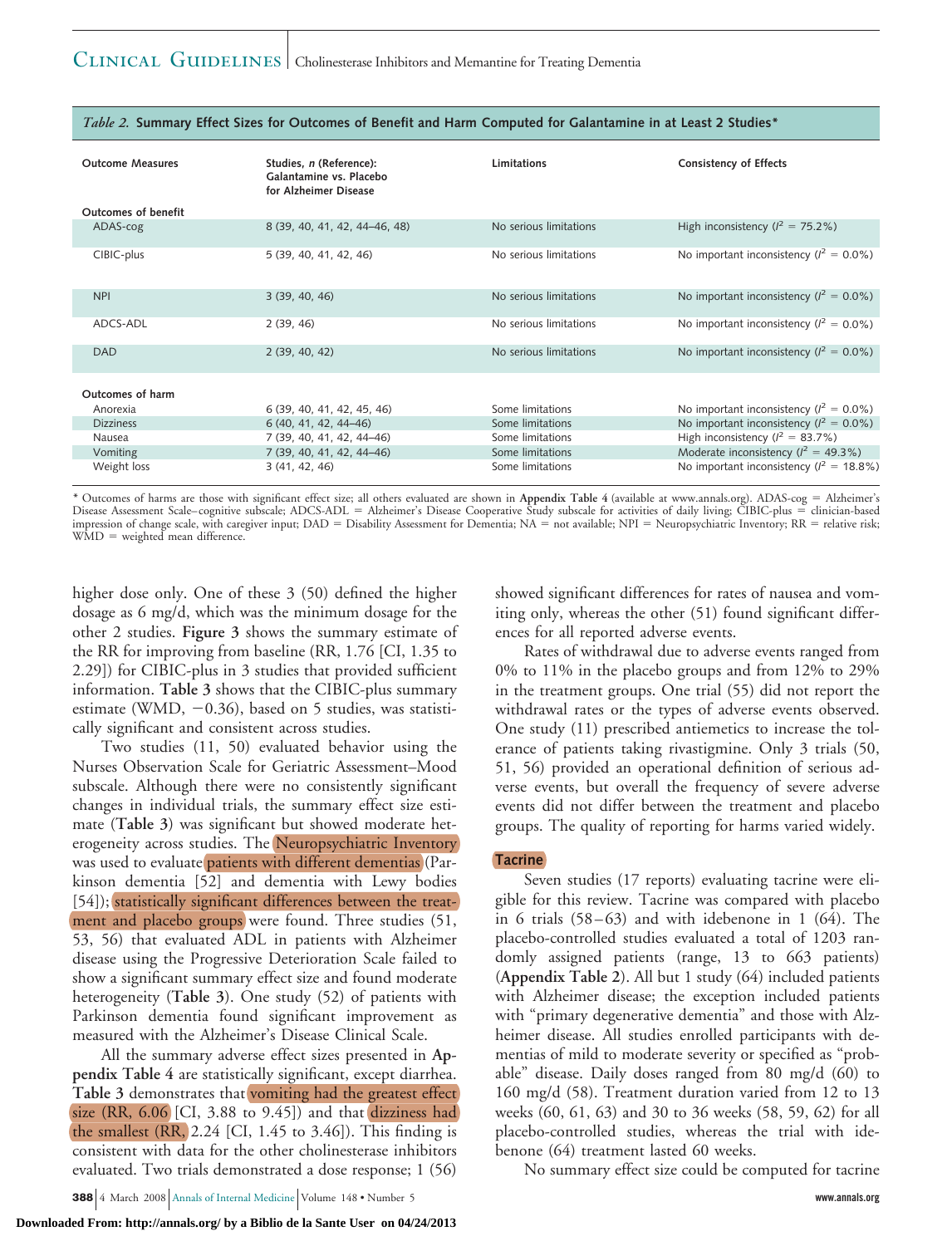#### *Table 2—***Continued**

|                         |                       | <b>Patients</b>                     |                                 | Magnitude of Effect<br>(95% CI or Reference)                            | <b>Clinically Significant</b><br><b>Difference</b> |
|-------------------------|-----------------------|-------------------------------------|---------------------------------|-------------------------------------------------------------------------|----------------------------------------------------|
| Randomly<br>Assigned, n | Completed<br>Trial, n | Receiving Galantamine,<br>$n/n$ (%) | Receiving<br>Placebo, $n/n$ (%) |                                                                         |                                                    |
| 4479                    | 3138                  |                                     |                                 | WMD, $-2.46$ ( $-3.47$ to $-1.44$ );<br>$P < 0.001$ (39, 41, 42, 44–46) | $>4$ -point change                                 |
| 3624                    | 2488                  | -                                   |                                 | RR improved or stabilized,<br>1.22 (1.12 to 1.33) (39, 41,<br>42, 46    | Any change                                         |
| 2335                    | 1735                  |                                     |                                 | WMD, $-1.72$ ( $-3.12$ to $-0.33$ );<br>$P = 0.015(39, 46)$             | <b>NA</b>                                          |
| 1949                    | 1447                  |                                     |                                 | WMD, 1.84 (0.68 to 3.00);<br>$P = 0.002$                                | <b>NA</b>                                          |
| 1036                    | 813                   | -                                   |                                 | WMD, 4.20 (2.18 to 6.22);<br>$P = 0.000$                                | <b>NA</b>                                          |
|                         |                       |                                     |                                 |                                                                         |                                                    |
|                         |                       | 154/1441 (10.7)                     | 34/1245 (2.7)                   | RR, 3.41 (2.36 to 4.93)                                                 | <b>NA</b>                                          |
|                         |                       | 158/1222 (12.9)                     | 66/1046 (6.3)                   | RR, 1.90 (1.43 to 2.51)                                                 | <b>NA</b>                                          |
|                         |                       | 407/1495 (27.2)                     | 124/1332 (9.3)                  | RR, 2.84 (1.76 to 4.61)                                                 | <b>NA</b>                                          |
|                         |                       | 209/1495 (14.0)                     | 54/1332 (4.1)                   | RR, 3.27 (2.13 to 5.01)                                                 | <b>NA</b>                                          |
|                         |                       | 51/755 (6.8)                        | 15/748 (2.0)                    | RR, 3.29 (1.66 to 6.53)                                                 | <b>NA</b>                                          |

trials because insufficient information was provided or different outcomes were evaluated.

Of the 6 placebo-controlled studies, only 1 (58) that used the ADAS-cog showed statistically significant improvement. Three doses (80, 120, and 160 mg) were compared in 1 trial (58), and only the 120- and 160-mg doses were shown to be statistically significantly better than placebo (mean change in ADAS-cog score, approximately 2 points). The remaining studies used other measures of cognition and showed no difference or inconsistent results; these trials had small sample sizes (12 to 32 participants). One trial (63) that found no statistical difference for general cognitive function was short (12 weeks) and used 80 mg/d, a dosage that another trial showed to be ineffective (58). Three placebo-controlled studies (58, 62, 63) evaluated global function; 2 (58, 63) showed statistically significant improvement. The trial that found no benefit (62) also had inconclusive findings for general cognitive function. Five trials evaluated behavior, and  $4$   $(58-60, 63)$ showed no difference between groups. Two trials (58, 61) that used different outcomes for quality of life failed to show significant improvement (**Appendix Table 2**). Two studies (59, 61) evaluated caregiver burden and showed no benefit from tacrine.

**Appendix Table 3** shows the frequencies of various harms. No studies provided sufficient information on any of these harms to allow us to compute summary effect sizes. Elevated alanine aminotransferase levels or other hepatic abnormality (4% to 13% in the placebo groups; 7% to 67% in the treatment groups [all doses]) was reported in 6 studies, suggesting the potential for serious liver damage. No trial tested for differences in adverse events between treatment and placebo groups. Five of the studies reported nausea and vomiting, gastrointestinal problems, and dizziness; these findings are consistent with other effects of cholinesterase inhibitors.

The proportion of patients withdrawing because of adverse events ranged from 0% to 12% in the placebo groups and 0% to 55% in the treatment groups. Rates of withdrawal were greater with higher doses. In general, the quality of procedures used to collect harms was moderate to low across studies (**Appendix Table 3**). Only 1 study (58) reported methods for reporting adverse events, only half reported the frequency of collection, and no study provided an operational definition of a serious event.

### **Memantine**

Five eligible studies (65–69) (6 reports) compared memantine with placebo (**Appendix Table 2**). In 1 study (70) (3 reports), all participants also received donepezil for at least 6 months before randomization to memantine or placebo. Sample sizes ranged from 166 to 579 (1944 patients total). The study populations included vascular dementia (65, 66), mixed groups (67), and Alzheimer disease (68 – 70). Half of the studies evaluated mild to moderate disease, and the rest evaluated moderate to severe disease. All but 1 study (68) used a final dosage of 20 mg/d; this study had the shortest duration (12 weeks) compared with the other trials (range, 24 to 28 weeks).

Two studies (65, 66) in patients with mild to moderate vascular dementia showed significant improvement on the ADAS-cog. The summary estimate was also significant (**Table 4**). Two studies (68, 70) found changes on the SIB to be significantly different in patients with moderate to severe Alzheimer disease. In 1 of these trials, patients also received donepezil; the summary effect size was significant but also positive for heterogeneity. Two studies (65, 66), both evaluating vascular dementia, showed varied results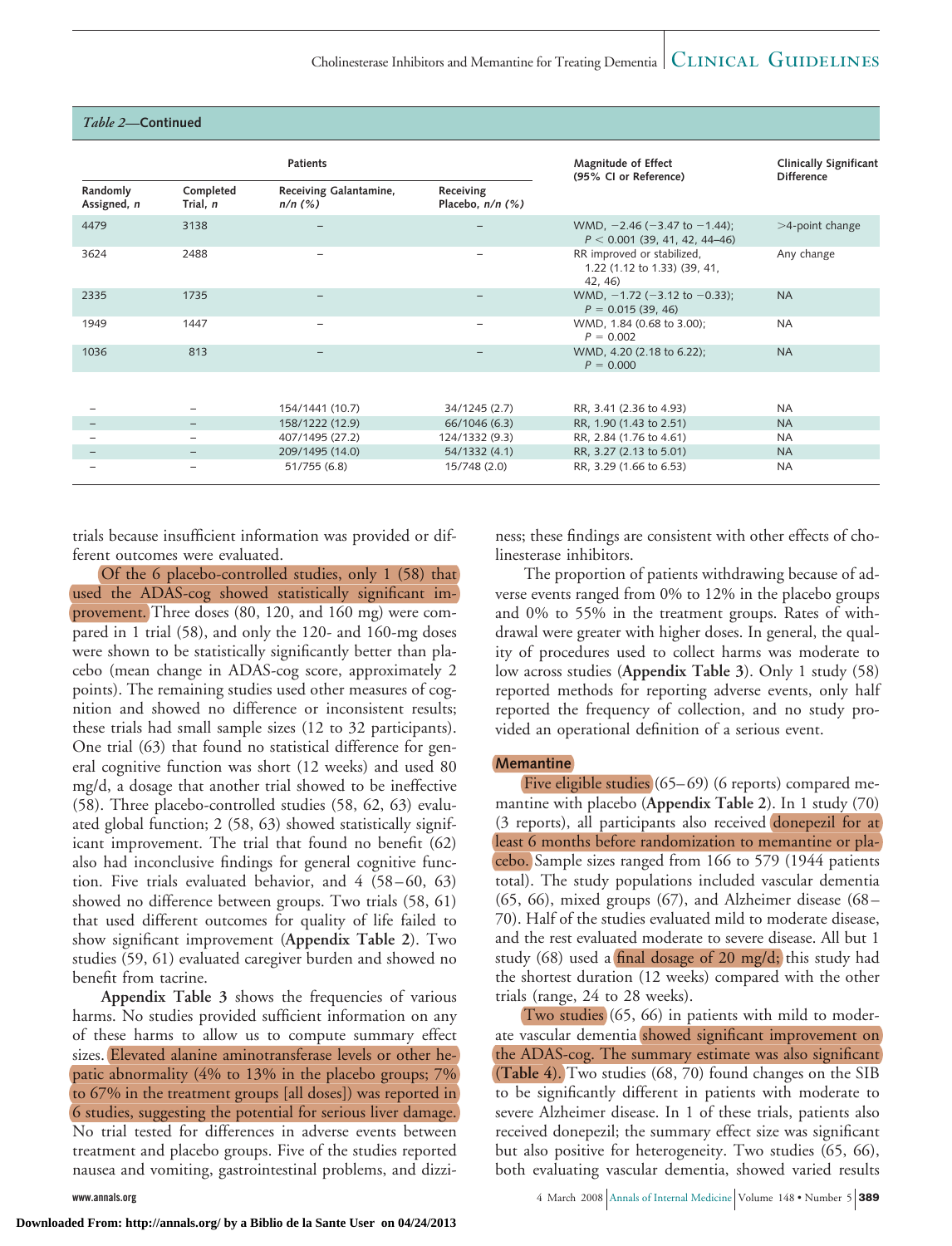| <b>Outcome Measures</b> | Studies, n (Reference):<br>Rivastigmine vs. Placebo<br>for Alzheimer Disease.<br><b>All Severity Levels</b> | <b>Limitations of Studies</b> | Consistency of Effects                        |
|-------------------------|-------------------------------------------------------------------------------------------------------------|-------------------------------|-----------------------------------------------|
| Outcomes of benefit     |                                                                                                             |                               |                                               |
| ADAS-cog                | 4 (11, 51, 53, 56)                                                                                          | No serious limitations        | High inconsistency ( $l^2 = 90.8\%$ )         |
| CIBIC-plus              | 5 (11, 51, 53, 55, 56)                                                                                      | No serious limitations        | No important inconsistency ( $l^2 = 0.0\%$ )  |
| <b>MMSE</b>             | 3(50, 53, 56)                                                                                               | No serious limitations        | High inconsistency ( $l^2 = 94.6\%$ )         |
| <b>GDS</b>              | 3(51, 53, 56)                                                                                               | No serious limitations        | No important inconsistency ( $l^2 = 0.0\%$ )  |
| <b>PDS</b>              | 3(51, 53, 56)                                                                                               | No serious limitations        | Moderate inconsistency ( $l^2 = 42.6\%$ )     |
| NOSGER-Mood             | 2(11, 50)                                                                                                   | No serious limitations        | Moderate inconsistency ( $l^2 = 36.5\%$ )     |
| Outcomes of harm        |                                                                                                             |                               |                                               |
| Abdominal pain          | 2(53, 56)                                                                                                   | Some limitations              | No important inconsistency ( $l^2 = 17.6\%$ ) |
| Anorexia                | 4 (11, 51, 53, 56)                                                                                          | Some limitations              | Moderate inconsistency ( $l^2 = 38.9\%$ )     |
| <b>Dizziness</b>        | 5 (11, 50, 51, 53, 56)                                                                                      | Some limitations              | Moderate inconsistency ( $l^2 = 39.1\%$ )     |
| Fatigue                 | 2(51, 56)                                                                                                   | Some limitations              | No important inconsistency ( $l^2 = 0.0\%$ )  |
| Headache                | 4 (11, 50, 53, 56)                                                                                          | Some limitations              | No important inconsistency ( $l^2 = 0.0\%$ )  |
| Malaise                 | 2(51, 56)                                                                                                   | Some limitations              | No important inconsistency ( $l^2 = 0.0\%$ )  |
| Nausea                  | 5 (11, 50, 51, 53, 56)                                                                                      | Some limitations              | High inconsistency ( $l^2 = 91.2\%$ )         |
| Vomiting                | 5 (11, 50, 50, 51, 53, 56)                                                                                  | Some limitations              | No important inconsistency ( $l^2 = 14.1\%$ ) |

*Table 3.* **Summary Effect Sizes for Outcomes of Benefit and Harm Computed for Rivastigmine in at Least 2 Studies\***

\* Outcomes of harms are those with significant effect size; all others evaluated are shown in **Appendix Table 4** (available at www.annals.org). ADAS-cog Alzheimer's Disease Assessment Scale– cognitive subscale; CIBIC-plus = clinician-based impression of change scale, with caregiver input; GDS = Geriatric Depression Scale; MMSE = Mini-Mental State Examination; NA = not available; NOSGER = Nurses' Observation Scale for Geriatric Patients; PDS = progressive deterioration scale; RR = relative risk;  $WMD = weighted mean difference$ .

for the MMSE. A single study (68) in patients with Alzheimer disease found no difference in MMSE scores. Another (69) showed significant differences on the ADAScog. The summary estimate was not significant (**Table 4**) but was positive for heterogeneity. **Figure 2** shows that in studies that used the ADAS-cog to evaluate patients with vascular dementia, the summary estimate was significant.

Two trials (65, 66) that evaluated patients with vascular dementia did not show significant differences on the CIBIC-plus, and a summary effect size could not be computed. In studies that enrolled patients with Alzheimer disease, the summary effect size was statistically significant (**Table 4**). In 1 of these trials, all patients received donepezil concurrently. **Figure 3** shows that the summary effect size for the CIBIC-plus was statistically significant. This meta-analysis combines patients with Alzheimer disease and those with vascular dementia. Sensitivity analyses showed no change in the summary effect size when the studies were stratified according to the types of dementia.

Of the 5 studies that evaluated behavior, only 2 showed statistically significant differences. However, the summary estimate (**Table 4**) showed a significant effect size for both the Nurses Observation Scale for Geriatric Patients in patients with vascular dementia and the Neuropsychiatric Inventory in patients with Alzheimer disease. One study (70), in which all participants were also taking donepezil, showed improvements in the Neuropsychiatric Inventory caregiver distress subscale at 12 weeks  $(P =$ 0.006) but not 24 weeks  $(P = 0.059)$ .

Three (67, 68, 70) of the 4 studies that evaluated ADLs showed statistically significant differences; the summary effect size for the Alzheimer's Disease Clinical Scale–

ADL subscale was also statistically significant (**Table 4**). Two trials (68, 70) evaluated caregiver burden and resource utilization and found statistically significant improvements in patients with moderate to severe Alzheimer disease.

**Appendix Table 3** reports the frequencies of various harms. Reported adverse events included nausea, dizziness, diarrhea, and agitation (8% to 32% in the placebo groups; 4% to 18% in the treatment groups [all doses]), and none reported eating disorders. In all but 1 study (69) that evaluated agitation as a potential adverse event, the treatment group experienced less agitation; the pooled estimate was not significant, but memantine showed a protective effect for agitation (**Appendix Table 4**). One trial (65) tested and found no significant differences between the treatment and placebo groups. None of the summary effect size estimates for different harms reported for memantine was statistically significant (**Appendix Table 4**).

All but 1 study (67) reported withdrawal rates; the proportion of patients withdrawing because of any adverse events varied from 5% to 17% in the placebo groups and 8% to 13% in the treatment groups. The quality of methods used to collect and report harms was moderate to high (**Appendix Table 3**); however, no study provided an operational definition of serious events or indicated that a standardized instrument for collection was used.

### **Studies of Comparative Effectiveness: Donepezil versus Galantamine or Rivastigmine**

Two studies (34, 35) compared donepezil (10 mg/d) with galantamine in 251 patients. One study (35) was a pilot undertaken primarily to evaluate the potential of riv-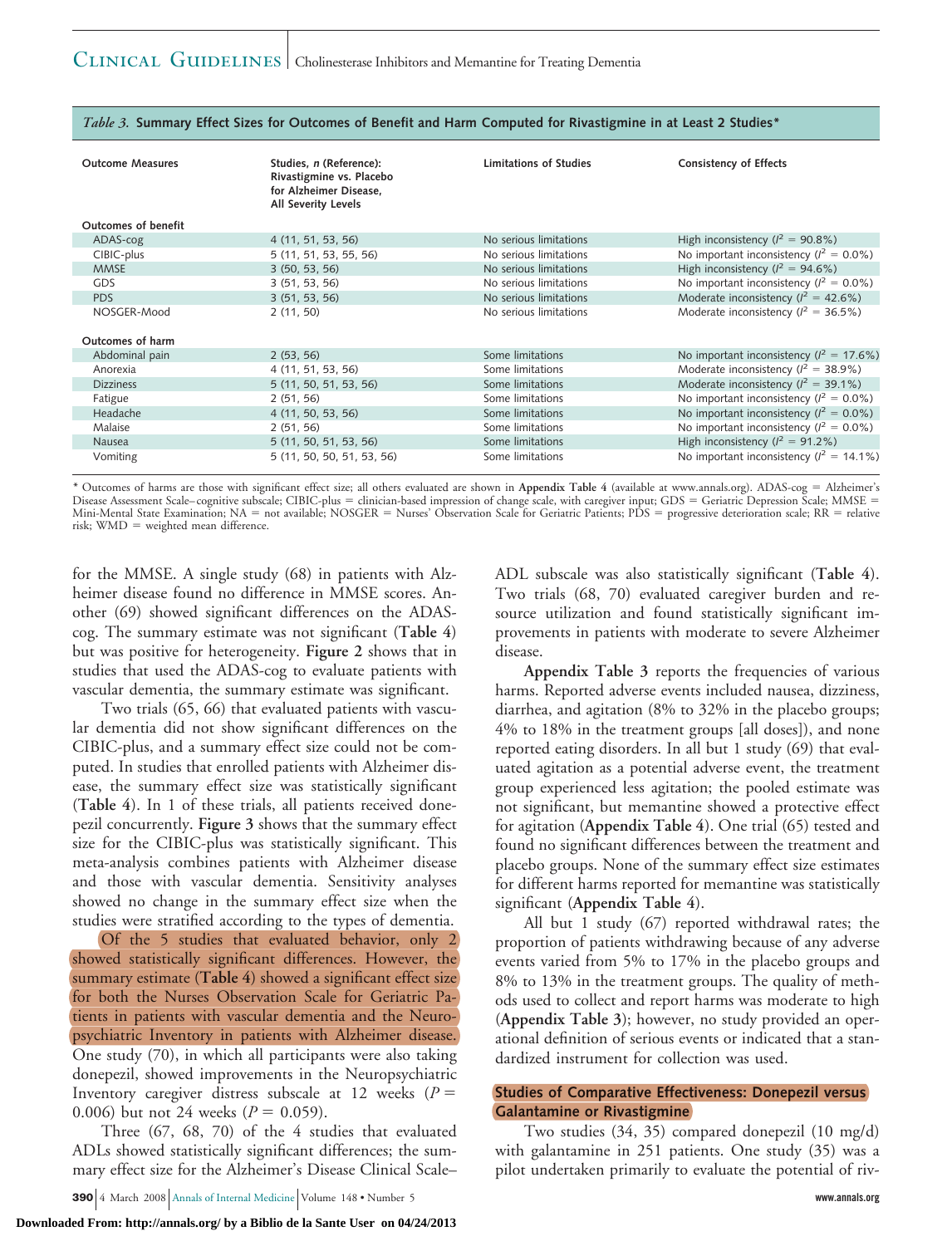| Table 3-Continued |  |  |  |
|-------------------|--|--|--|
|-------------------|--|--|--|

| <b>Patients</b>         |                              |                                      | Magnitude of Effect (95% CI)    | <b>Clinically Significant</b><br><b>Difference</b> |                 |
|-------------------------|------------------------------|--------------------------------------|---------------------------------|----------------------------------------------------|-----------------|
| Randomly<br>Assigned, n | Completed<br>Trial, <i>n</i> | Receiving Rivastigmine,<br>$n/n$ (%) | Receiving Placebo,<br>$n/n$ (%) |                                                    |                 |
| 1582                    | 1252                         | -                                    | $\overline{\phantom{0}}$        | WMD, $-3.91$ ( $-5.48$ to $-2.34$ ); $P < 0.001$   | >4-point change |
| 1609                    | 1279                         | -                                    | $\overline{\phantom{0}}$        | WMD, $-0.36$ ( $-0.45$ to $-0.27$ ); $P < 0.001$   | Any change      |
| 1171                    | 979                          |                                      |                                 | WMD, $-0.04$ ( $-1.28$ to 1.20); $P = 0.95$        | <b>NA</b>       |
| 1468                    | 1167                         | -                                    |                                 | WMD, 0.22 (0.15 to 0.28); $P < 0.001$              | <b>NA</b>       |
| 1468                    | 1167                         |                                      |                                 | WMD, 0.35 ( $-0.78$ to 1.47); $P = 0.56$           | <b>NA</b>       |
| 516                     | 442                          |                                      |                                 | WMD, 3.75 (2.66 to 4.85); $P < 0.001$              | <b>NA</b>       |
|                         |                              | 30/267 (11.2)                        | 8/259(3.1)                      | RR, 3.19 (1.03 to 9.83)                            | <b>NA</b>       |
|                         |                              | 90/543 (16.6)                        | 13/518 (2.5)                    | RR, 5.34 (2.30 to 12.42)                           | <b>NA</b>       |
|                         | -                            | 143/676 (21.2)                       | 60/651(9.2)                     | RR, 2.24 (1.45 to 3.46)                            | <b>NA</b>       |
|                         |                              | 46/474 (9.7)                         | 15/474 (3.2)                    | RR, 3.04 (1.72 to 5.38)                            | <b>NA</b>       |
|                         | $\overline{\phantom{0}}$     | 71/445 (16.0)                        | 27/416 (6.5)                    | RR, 2.43 (1.60 to 3.70)                            | <b>NA</b>       |
|                         | -                            | 30/474 (6.3)                         | 7/474(1.5)                      | RR, 4.24 (1.88 to 9.55)                            | <b>NA</b>       |
|                         |                              | 303/676 (44.8)                       | 74/651 (11.4)                   | RR, 2.79 (1.26 to 6.19)                            | <b>NA</b>       |
|                         |                              | 188/676 (27.8)                       | 28/651 (4.3)                    | RR, 6.06 (3.88 to 9.45)                            | <b>NA</b>       |

astigmine to affect sleep in patients with mild to moderate Alzheimer disease and lasted only 8 weeks. It was insufficiently powered because of the small sample size. The second study (34) showed no statistical differences in the primary outcome of function (measured with the Bristol Activities of Daily Living Scale) in patients with Alzheimer disease over 52 weeks. Changes in secondary outcomes of cognition (measured with the ADAS-cog and MMSE) showed statistical differences favoring galantamine only in a subgroup of patients with MMSE scores between 12 and 18. One study (34) showed differences favoring galantamine over donepezil in scores on the Screen for Caregiver Burden. However, many caregivers were missing from the analysis, and the results were presented in a limited manner. In this trial, the adverse events most frequently reported were nausea, agitation, vomiting, headache, and falls. Although not statistically evaluated, the rates for all these harms were marginally higher with galantamine. Galantamine and donepezil did not differ with respect to serious adverse events.

One large trial (36, 37) compared donepezil (up to 10 mg/d) with rivastigmine (up to 12 mg/d) in patients with moderately severe Alzheimer disease over 2 years. Measures of cognition (SIB and MMSE) and behavior (Neuropsychiatric Inventory) did not significantly differ. However, statistically significant differences in global function (Global Deterioration Scale) and function (Alzheimer's Disease Cooperative Study–ADL subscale) favored rivastigmine. A subgroup analysis of patients age 75 years or older showed statistical differences favoring rivastigmine in some measures of behavior and function compared with younger patients. The collection of harms was well reported (maximum quality score) and showed higher frequency of nausea for rivastigmine than donepezil during the titration phases. This finding was attributed to the faster escalation

rate with rivastigmine. In general, patients receiving rivastigmine reported more adverse events than those receiving donepezil, but serious events did not differ.

### **Clinical Effectiveness of Approved Drugs**

Data on clinically significant changes for the ADAScog, MMSE, and CIBIC-plus were noted during data extraction. For donepezil, only 10 of 27 studies reported on the percentage of patients with a clinically significant change in at least 1 of these outcomes; 1 study (34) compared donepezil with galantamine. Six of 10 studies on galantamine, 5 of 9 studies on rivastigmine, and 3 of 6 studies on memantine reported this information. For tacrine, 2 studies reported the proportion of change for the treatment group or placebo group but not both. When data were presented on patients with clinically significant changes on the ADAS-cog, MMSE, or CIBIC-plus, they suggest that a small proportion of patients may respond to the drug therapy. However, the characteristics of these responders were not adequately detailed within the studies.

#### **DISCUSSION**

For each drug except tacrine, the evidence consisted of 1 or more well-designed and well-executed randomized, controlled trials yielding consistent, directly applicable results for most of the outcomes. However, most trials were of less than 1 year's duration. For tacrine, the evidence reviewed was of moderate quality because it was obtained from randomized, controlled trials with important limitations. These included great variation in the tacrine doses used in the studies and the fact that few studies selected the ADAS-cog or CIBIC-plus as outcomes; this limited comparability across studies and with other drugs used to manage dementias.

Methodological caveats that may affect the interpreta-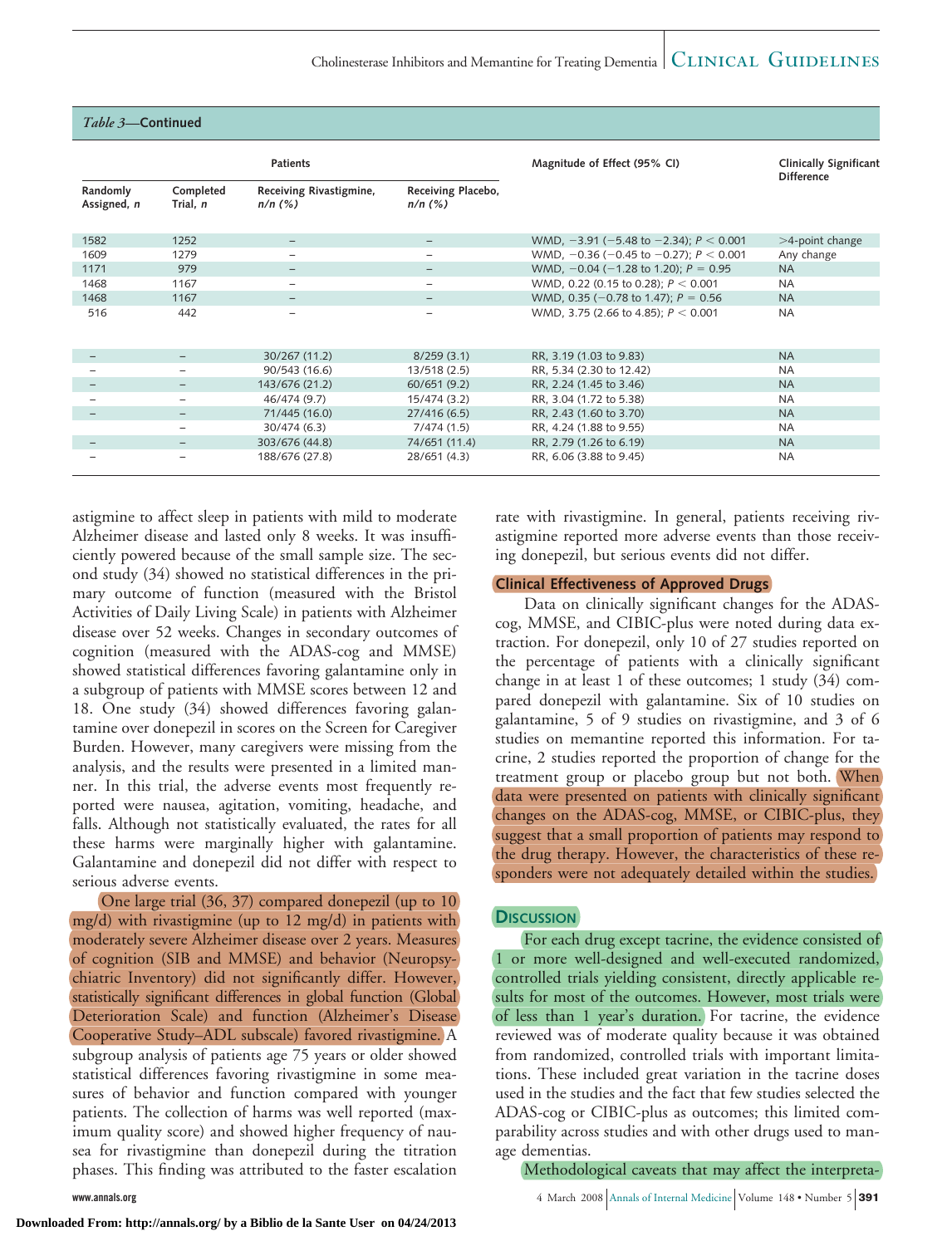| <i>Table 4.</i> Summary Effect Sizes for Outcomes of Benefit Computed for Memantine in at Least 2 Studies |  |
|-----------------------------------------------------------------------------------------------------------|--|
|-----------------------------------------------------------------------------------------------------------|--|

| <b>Outcome Measures</b>                                                                        | Studies, n (Reference) | Limitations            | Consistency of Effects                        |
|------------------------------------------------------------------------------------------------|------------------------|------------------------|-----------------------------------------------|
| Memantine vs. placebo<br>for Alzheimer disease.<br>all severity levels<br>Outcomes of benefitt |                        |                        |                                               |
| <b>SIB</b>                                                                                     | 2(68, 70)              | No serious limitations | High inconsistency ( $l^2 = 52.8\%$ )         |
| CIBIC-plus                                                                                     | $3(68 - 70)$           | No serious limitations | No important inconsistency ( $l^2 = 0.0\%$ )  |
| <b>NPI</b>                                                                                     | 3                      | No serious limitations | No important inconsistency ( $l^2 = 0.0\%$ )  |
| ADCS-ADL                                                                                       | 3                      | No serious limitations | No important inconsistency ( $l^2 = 5.1\%$ )  |
| Memantine vs. placebo<br>for vascular dementia.<br>all severity levels<br>Outcomes of benefitt |                        |                        |                                               |
| ADAS-cog                                                                                       | 2(65, 66)              | No serious limitations | No important inconsistency ( $l^2 = 14.6\%$ ) |
| <b>MMSE</b>                                                                                    |                        | No serious limitations | High inconsistency ( $l^2 = 81.1\%$ )         |
| <b>GBS</b>                                                                                     | $\overline{2}$         | No serious limitations | No important inconsistency ( $l^2 = 22.0\%$ ) |
| <b>NOSGER</b>                                                                                  | $\mathcal{P}$          | No serious limitations | No important inconsistency ( $l^2 = 0.00\%$ ) |

\* Outcomes of harms are those with significant effect size; all others evaluated are shown in **Appendix Table 4** (available at www.annals.org). ADAS-cog Alzheimer's Disease Assessment Scale– cognitive subscale; ADCS-ADL Alzheimer's Disease Cooperative Study subscale for activities of daily living; CIBIC-plus clinician-based impression of change scale, with caregiver input; GBS = Gottfries–Brane–Steen scale; MMSE = Mini-Mental State Examination; NA = not available; NOSGER = Nurses' Observation Scale for Geriatric Patients; NPI = Neuropsychiatric Inventory; SIB = Severe Impairment Battery; WMD = weighted mean difference. † For outcomes of harms, no findings were significant.

tion of systematic reviews in this areas of research centered on 3 main areas: 1) classification of dementias and severity levels, 2) capture of adverse events, and 3) definition of clinically meaningful changes in outcome measures.

Classification systems used for diagnosing the various types of dementias and other forms of cognitive impairment are not interchangeable. Moreover, concerns about the accuracy of these criteria remain (71). Defining severity in patients with dementia raises another concern, and a variety of methods were used across studies. Although popular, the MMSE may not best capture severity levels, and the categories (mild, moderate, and severe) may not always reflect cognitive and functional differences in a clinically meaningful manner. These factors may contribute to heterogeneity and limit the inferences that can be drawn across studies. Trials were inconsistent in classifying serious events or the severity of typical events. Capturing information on the basis of self-report from individuals with cognitive decline can be problematic even if done by a caregiver. Most of the trials in this systematic review were of relatively short duration and included relatively healthy individuals with mild to moderate dementias. Patients with dementia seen in practice often have more complex medical illnesses and are at greater risk for side effects and pharmacologic interactions. Published rates of adverse events in controlled trials may underestimate the rates seen in clinical practice.

Consensus is lacking about which outcomes best reflect clinical importance in the domains we evaluated. For most studies in this review, cognition and global assessment (measured with  $>40$  different instruments) were the domains from which efficacy was determined; the emphasis on these 2 domains reflects the "dual efficacy" recom-

**392** 4 March 2008 Annals of Internal Medicine Volume 148 • Number 5 **www.annals.org**

mended by the FDA for dementia drugs. European guidelines emphasize the importance of functional and behavioral outcomes to evaluate efficacy of drugs (72). A clinically relevant treatment can be defined as one in which the change is both relevant and important to the patient or caregiver and to clinicians. In contrast, a statistically significant difference, which is associated with probabilities of events, does not always reflect clinically meaningful changes. The magnitude of a clinically relevant change may vary depending on whether importance is defined by the patient, caregiver, or clinician. Moreover, the goals for treatment vary with disease stage. In early stages, the aim is to improve cognition and slow progression of disease. In the mid-stages of the disease, the emphasis is on preserving function (that is, ADLs), maintaining safety, and delaying institutionalization; support in the home becomes increasingly important. In the late stages, the emphasis moves toward management of difficult behaviors, which can be addressed with both pharmacotherapy and manipulation of the physical and social environment. Ultimately, clinical significance is a complex issue; its definition can vary among individuals and clinicians as well as with the stage of disease.

Despite these methodological caveats, the literature evaluated in this systematic review can be used to guide the development of practice guidelines. The strength of the evidence considers the methodological quality, consistency, and directness of the findings and the relevance to populations likely to be prescribed the drug.

#### **Donepezil versus Placebo**

On the basis of 34 reports (from 24 distinct studies), there is consistent evidence that donepezil, at both 5 and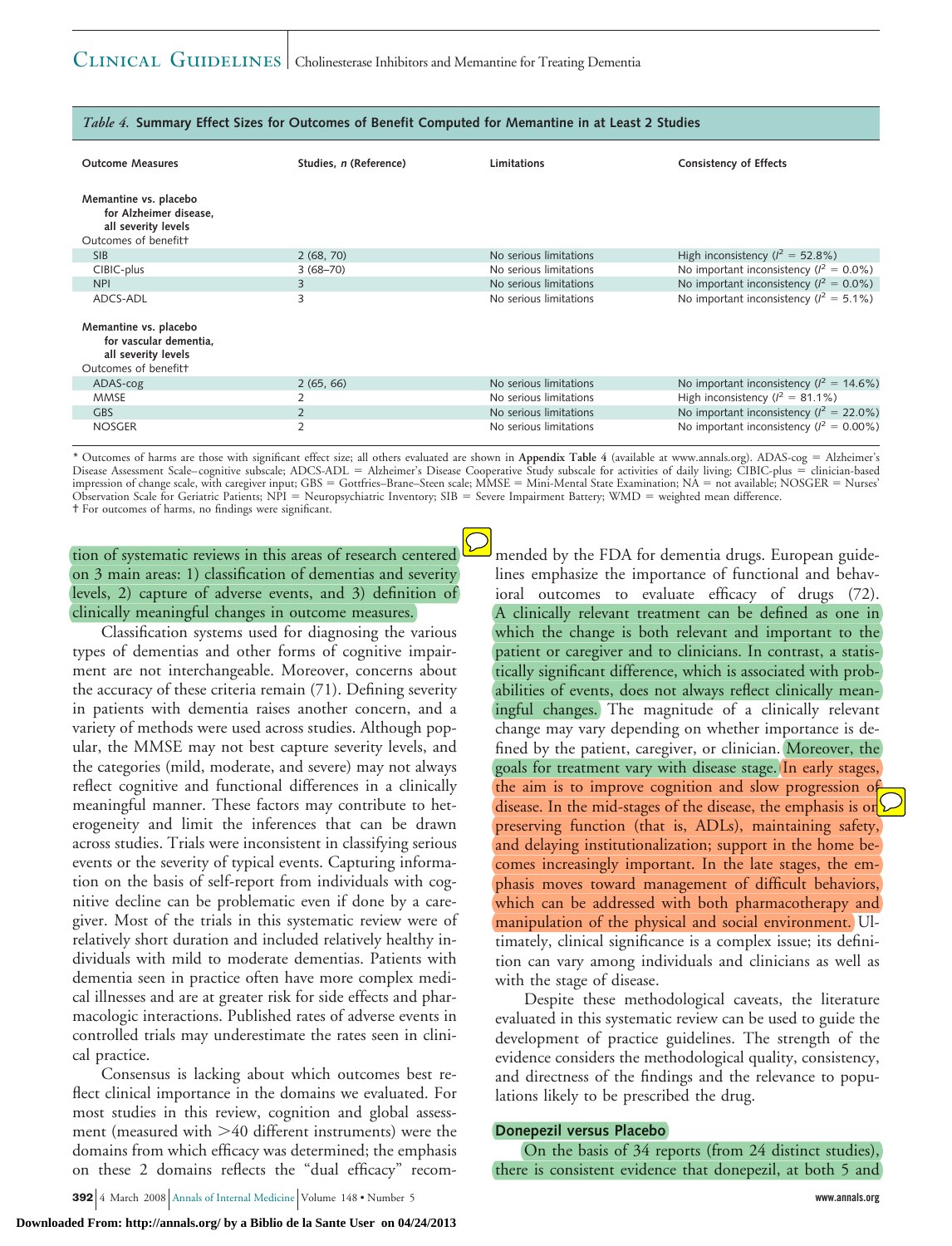| <i>Table</i> 4—Continued |                        |                                                  |                                   |  |  |
|--------------------------|------------------------|--------------------------------------------------|-----------------------------------|--|--|
| Patients, n              |                        | Magnitude of Effect (95% CI)                     | Clinically Significant Difference |  |  |
| Randomly Assigned        | <b>Completed Trial</b> |                                                  |                                   |  |  |
|                          |                        |                                                  |                                   |  |  |
| 656                      | 463                    | WMD, 4.46 (1.87 to 7.04); $P = 0.001$            | <b>NA</b>                         |  |  |
| 1059                     | 857                    | WMD, $-0.27$ ( $-0.43$ to $-0.10$ ); $P = 0.002$ | Any change                        |  |  |
| 1059                     | 857                    | WMD, $-3.19$ ( $-5.09$ to $-1.29$ ); $P = 0.001$ | <b>NA</b>                         |  |  |
| 1059                     | 857                    | WMD, 1.39 (0.39 to 2.39); $P = 0.006$            |                                   |  |  |
|                          |                        |                                                  |                                   |  |  |
|                          |                        |                                                  |                                   |  |  |
|                          |                        |                                                  |                                   |  |  |
|                          |                        |                                                  |                                   |  |  |
| 900                      | 698                    | WMD, $-2.21$ ( $-3.27$ to $-1.15$ ); $P = 0.000$ | $>4$ -point change                |  |  |
| 900                      | 698                    | WMD, 0.45 ( $-1.02$ to 1.92); $P = 0.55$         | $>$ 3-point change                |  |  |
| 900                      | 698                    | WMD, $-1.93$ ( $-4.69$ to 0.84); $P = 0.172$     | <b>NA</b>                         |  |  |
| 900                      | 698                    | WMD, $-0.93$ ( $-2.90$ to 1.05); $P = 0.36$      | <b>NA</b>                         |  |  |
|                          |                        |                                                  |                                   |  |  |

10 mg, improves cognition and global function assessment for patients with Alzheimer disease and vascular dementia. The summary estimates for the ADAS-cog and the CIBICplus suggest that these effects are small; the exception is for patients with mild cognitive impairment, in whom no benefit occurred. Clinically significant changes are demonstrated with the CIBIC-plus but not the ADAS-cog. Improvement in behavioral symptoms and quality of life were not evaluated as extensively or with consistent outcomes. Adverse events are primarily associated with gastrointestinal problems consistent with this class of drugs and are dose related. Most studies evaluated patients with mild to moderate Alzheimer disease for relatively short periods. Although differences in cognition and global assessment were maintained between treatment and placebo groups during the studies, short study durations prevent us from drawing conclusions about the potential of donepezil to delay the progression of the disease or about longer-term use  $(>6$ months) in those already given a diagnosis. For patients with mild cognitive impairment, donepezil reduced rates of conversion to Alzheimer disease in the short term, but differences relative to placebo disappeared by 36 months.

In a previous review, Passmore and colleagues (73) pooled individual-patient data from 4 trials and concluded that donepezil affected cognition and global function in both Alzheimer disease and vascular dementia. Similarly, Whitehead and colleagues (74) pooled individual-patient data across 11 trials for Alzheimer disease and showed differences between the 5-mg and the 10-mg doses in terms of cognition and global assessment (the only 2 outcomes considered). Two Cochrane reviews (75, 76) evaluating donepezil in Alzheimer disease and vascular dementia also highlight the limited number of studies that evaluated other important outcomes (such as behavior and caregiver burden). The major findings from these previous reviews are consistent with those in this systematic review.

#### **Galantamine versus Placebo**

In the 10 studies (12 reports) evaluated, consistent evidence indicates that galantamine positively affects cognition and global assessment, as measured by the ADAScog and CIBIC-plus; only the latter achieved clinical significance. The evidence is inconsistent with respect to change in ADLs. The single study evaluating caregiver burden demonstrated positive results. Adverse events were primarily gastrointestinal problems. All of these studies evaluated patients with mild to moderate Alzheimer disease and vascular dementia for up to 6 months. The short duration of these studies and the open-label design of the single longer study (1 year) limit interpretation of the findings for use of the drug beyond 6 months.

Wilkinson and colleagues (77) pooled individualpatient data from 4 phase III trials (24 and 32 mg) in patients with moderate Alzheimer disease. Changes in cognition (ADAS-cog) and global assessment (CIBIC-plus) in trials of up to 6 months' duration were evaluated. The findings show statistical and clinical (change  $>4$  points) significance for the ADAS-cog in a subgroup with a baseline ADAS-cog score greater than 30 and an MMSE score greater than 12. Their data also suggest that galantamine may delay deterioration on the Neuropsychiatric Inventory scores compared with placebo. A Cochrane review (78) concluded that galantamine improved cognition (ADAScog) and global assessment (CIBIC-plus) in the trials evaluated, with less consistent evidence for functional and behavior changes.

#### **Rivastigmine versus Placebo**

The 9 studies (11 reports) showed consistent results for the outcome of cognition and global assessment. However, the summary effect size for the ADAS-cog was not statistically significant. Although this effect was smaller rel-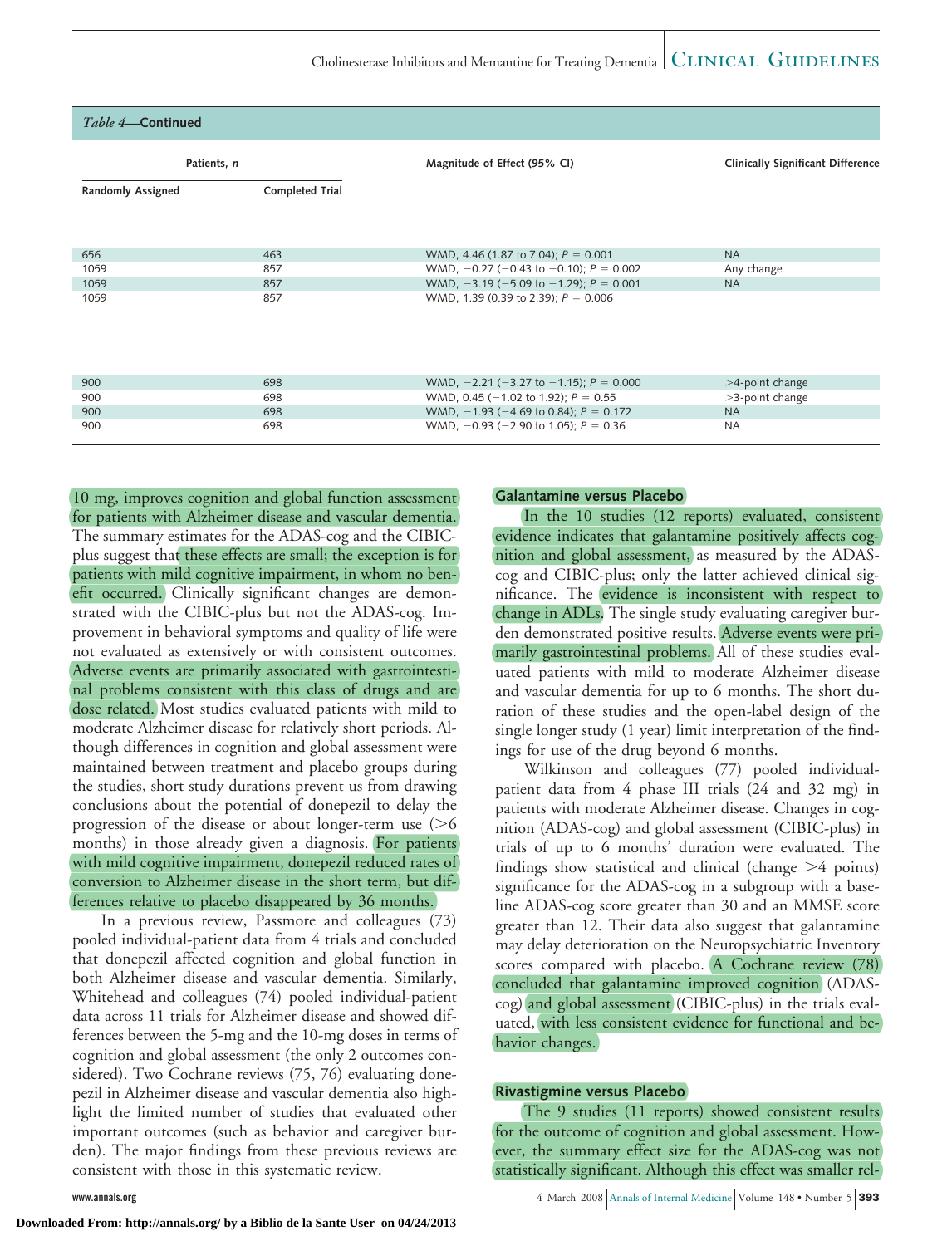ative to other cholinesterase inhibitors, fewer studies were combined; in addition, heterogeneity was present. In a Cochrane review, Birks and colleagues (79) reported an effect size of  $-2.09$ , which is similar to that estimated in our review. Efficacy in other domains has not been evaluated as extensively, but findings suggest some benefit in ADLs. Adverse events are primarily associated with gastrointestinal problems consistent with this class of drugs. Half of the studies evaluated patients with disease of all severity levels (1 study included patients with moderate to severe disease) for a duration of up to 6 months. One study with a small sample size maintained blinding for up to 12 months, suggesting that statistical differences between groups were maintained.

#### **Tacrine versus Placebo**

On the basis of the 6 trials that compared tacrine with placebo, the evidence is less consistent for a significant difference in cognition. In part, this may be due to the choice of outcome instruments, small sample sizes, low doses, and insufficient study duration. Two of 3 trials found benefit in global assessment. Benefit in other domains has not been evaluated as extensively. Adverse events were primarily associated with gastrointestinal problems. The high rates of withdrawal due to adverse events and the potential for liver damage suggest that this drug is less well tolerated by patients.

#### **Cholinesterase Inhibitors versus Placebo**

Many previous reviews have considered the class effects of cholinesterase inhibitors in patients with dementia. Trinh and colleagues (80) selected studies that used the Neuropsychiatric Inventory and instrumental ADLs. Their conclusions were based on various cholinesterase inhibitors (including velnacrine, physostigmine, eptastigmine, metrifonate, and those included in the present review) and noted only small changes in function and neuropsychiatric symptoms. A recent review by the Canadian Centre for Health Technology (81) on cholinesterase inhibitors (donepezil, rivastigmine, and galantamine) in mild to moderate Alzheimer disease also concluded that the long-term benefit of using these drugs was difficult to evaluate given the short duration of the trials. Comparisons between the cholinesterase inhibitors could not be made because of the paucity of head-to-head trials. Lanctôt and colleagues (82), in a review of 16 cholinesterase trials, also concluded that the mean proportion of global responders in excess of placebo was 9% (CI, 6% to 12%).

#### **Memantine versus Placebo**

On the basis of 6 distinct studies (from 9 reports), consistent evidence indicates that memantine improves cognition and global assessment, but the magnitude of the effect size for the ADAS-cog does not approximate those considered clinically significant. Outcomes of benefit in

**394** 4 March 2008 Annals of Internal Medicine Volume 148 • Number 5 **www.annals.org**

other domains are limited but suggest improvement in quality of life in patients with moderate to severe Alzheimer disease. Adverse events included gastrointestinal symptoms, dizziness, and headache; in most studies, agitation was less frequently reported in the treatment group than in the placebo group. Memantine was well tolerated as monotherapy and in conjunction with donepezil. The memantine trials evaluated populations with mild to moderate vascular dementia and moderate to severe Alzheimer disease. Although differences in cognition, global assessment, and quality of life were maintained throughout the study, the short study duration cannot inform use for more than 28 weeks. Other reviews on memantine (83, 84) concur with the findings of this systematic review.

#### **Conclusion**

For the treatment of dementias, cholinesterase inhibitors and memantine can improve symptoms, primarily in the domains of cognition and global function. Clinically important differences were not consistently evaluated or demonstrated in these 2 domains for all drugs. Direct comparisons among these drugs are limited and do not suggest important differences.

From McMaster University, Hamilton, Ontario, Canada.

**Disclaimer:** The authors are solely responsible for the content of this review. The opinions expressed herein do not necessarily reflect the opinions of the Agency for Healthcare Research and Quality, the Ontario Ministry of Health and Long-Term Care, or the McMaster Evidencebased Practice Center.

**Grant Support:** Parminder Raina holds a Canadian Institute of Health Research Investigator award and an Ontario Premier's Research Excellence award. The original systematic review was funded by the Agency for Healthcare Research and Quality, U.S. Department of Health and Human Services (contract no. 290-02-0020). The update to this review was funded by the Ontario Ministry of Health and Long-Term Care and the McMaster University Evidence-based Practice Center.

**Potential Financial Conflicts of Interest:** *Honoraria:* P. Santaguida (American College of Physicians).

**Requests for Single Reprints:** Parminder Raina, PhD, McMaster University Evidence-based Practice Center, Department of Clinical Epidemiology and Biostatistics, McMaster University, 1280 Main Street West, DTC Room 306, Hamilton, Ontario L8S 4L8, Canada; e-mail, praina @mcmaster.ca.

Current author addresses are available at www.annals.org.

#### **References**

1. **Santaguida PL, Raina P, Booker L, Patterson C, Baldassarre F, Cowan D, et al.** Pharmacological Treatment of Dementia. Bethesda, MD: Agency for Healthcare Research and Quality; 2004. Evidence Report/Technology Assessment no. 97.

2. **Solfrizzi V, Panza F, Colacicco AM, D'Introno A, Capurso C, Torres F, et al.**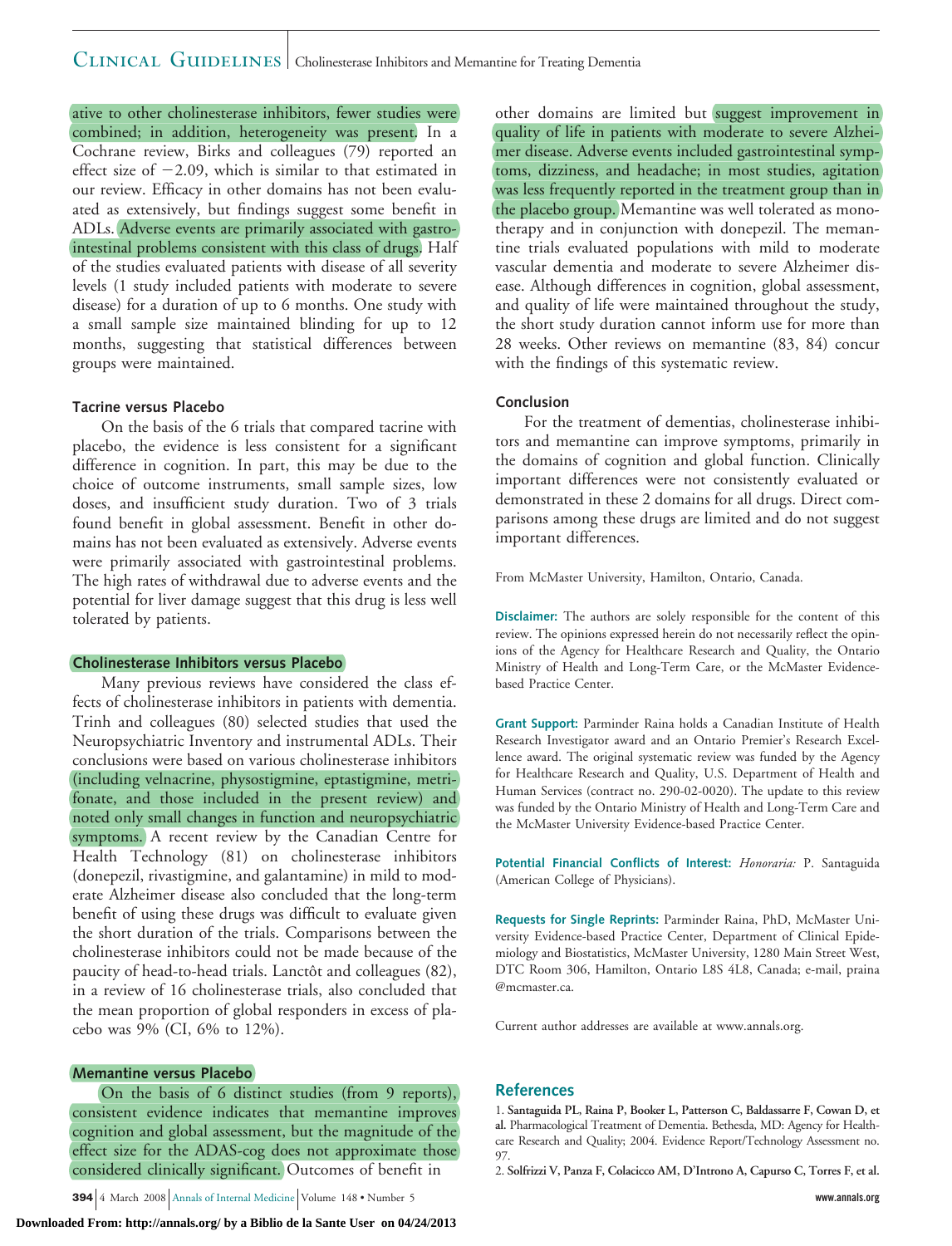**Italian Longitudinal Study on Aging Working Group.** Vascular risk factors, incidence of MCI, and rates of progression to dementia. Neurology. 2004;63: 1882-91. [PMID: 15557506]

3. **Jadad AR, Moore RA, Carroll D, Jenkinson C, Reynolds DJ, Gavaghan DJ, et al.** Assessing the quality of reports of randomized clinical trials: is blinding necessary? Control Clin Trials. 1996;17:1-12. [PMID: 8721797]

4. **Rosen WG, Mohs RC, Davis KL.** A new rating scale for Alzheimer's disease. Am J Psychiatry. 1984;141:1356-64. [PMID: 6496779]

5. **Doraiswamy PM, Kaiser L, Bieber F, Garman RL.** The Alzheimer's Disease Assessment Scale: evaluation of psychometric properties and patterns of cognitive decline in multicenter clinical trials of mild to moderate Alzheimer's disease. Alzheimer Dis Assoc Disord. 2001;15:174-83. [PMID: 11723368]

6. **Tombaugh TN, McIntyre NJ.** The mini-mental state examination: a comprehensive review. J Am Geriatr Soc. 1992;40:922-35. [PMID: 1512391]

7. **Saxton J, Kastango KB, Hugonot-Diener L, Boller F, Verny M, Sarles CE, et al.** Development of a short form of the Severe Impairment Battery. Am J Geriatr Psychiatry. 2005;13:999-1005. [PMID: 16286444]

8. **Schneider LS, Olin JT, Doody RS, Clark CM, Morris JC, Reisberg B, et al.** Validity and reliability of the Alzheimer's Disease Cooperative Study-Clinical Global Impression of Change. The Alzheimer's Disease Cooperative Study. Alzheimer Dis Assoc Disord. 1997;11 Suppl 2:S22-32. [PMID: 9236949]

9. Burns A, Rossor M, Hecker J, Gauthier S, Petit H, Möller HJ, et al. The effects of donepezil in Alzheimer's disease—results from a multinational trial. Dement Geriatr Cogn Disord. 1999;10:237-44. [PMID: 10325453]

10. **Seltzer B, Zolnouni P, Nunez M, Goldman R, Kumar D, Ieni J, et al. Donepezil "402" Study Group.** Efficacy of donepezil in early-stage Alzheimer disease: a randomized placebo-controlled trial. Arch Neurol. 2004;61:1852-6. [PMID: 15596605]

11. **Forette F, Anand R, Gharabawi G.** A phase II study in patients with Alzheimer's disease to assess the preliminary efficacy and maximum tolerated dose of rivastigmine (Exelon.) Eur J Neurol. 1999;6:423-9. [PMID: 10362894].

12. **Prasher VP, Huxley A, Haque MS. Down syndrome Ageing Study Group.** A 24-week, double-blind, placebo-controlled trial of donepezil in patients with Down syndrome and Alzheimer's disease—pilot study. Int J Geriatr Psychiatry. 2002;17:270-8. [PMID: 11921156]

13. **Winblad B, Engedal K, Soininen H, Verhey F, Waldemar G, Wimo A, et al. Donepezil Nordic Study Group.** A 1-year, randomized, placebo-controlled study of donepezil in patients with mild to moderate AD. Neurology. 2001;57: 489-95. [PMID: 11502918]

14. **Feldman H, Gauthier S, Hecker J, Vellas B, Subbiah P, Whalen E, et al. Donepezil MSAD Study Investigators Group.** A 24-week, randomized, doubleblind study of donepezil in moderate to severe Alzheimer's disease. Neurology. 2001;57:613-20. [PMID: 11524468]

15. **Mohs RC, Doody RS, Morris JC, Ieni JR, Rogers SL, Perdomo CA, et al. "312" Study Group.** A 1-year, placebo-controlled preservation of function survival study of donepezil in AD patients. Neurology. 2001;57:481-8. [PMID: 11502917]

16. **Tariot PN, Cummings JL, Katz IR, Mintzer J, Perdomo CA, Schwam EM, et al.** A randomized, double-blind, placebo-controlled study of the efficacy and safety of donepezil in patients with Alzheimer's disease in the nursing home setting. J Am Geriatr Soc. 2001;49:1590-9. [PMID: 11843990]

17. **Rogers SL, Farlow MR, Doody RS, Mohs R, Friedhoff LT.** A 24-week, double-blind, placebo-controlled trial of donepezil in patients with Alzheimer's disease. Donepezil Study Group. Neurology. 1998;50:136-45. [PMID: 9443470]

18. **Rogers SL, Doody RS, Mohs RC, Friedhoff LT. Donepezil Study Group.** Donepezil improves cognition and global function in Alzheimer disease: a 15 week, double-blind, placebo-controlled study. Arch Intern Med. 1998;158:1021- 31. [PMID: 9588436]

19. **Rogers SL, Friedhoff LT. The Donepezil Study Group.** The efficacy and safety of donepezil in patients with Alzheimer's disease: results of a US Multicentre, Randomized, Double-Blind, Placebo-Controlled Trial. Dementia. 1996;7: 293-303. [PMID: 8915035]

20. **Thomas A, Iacono D, Bonanni L, D'Andreamatteo G, Onofrj M.** Donepezil, rivastigmine, and vitamin E in Alzheimer disease: a combined P300 eventrelated potentials/neuropsychologic evaluation over 6 months. Clin Neuropharmacol. 2001;24:31-42. [PMID: 11290880]

21. **Salloway S, Ferris S, Kluger A, Goldman R, Griesing T, Kumar D, et al. Donepezil 401 Study Group.** Efficacy of donepezil in mild cognitive impairment: a randomized placebo-controlled trial. Neurology. 2004;63:651-7. [PMID: 15326237]

22. **Black S, Roman GC, Geldmacher DS, Salloway S, Hecker J, Burns A, et al. Donepezil 307 Vascular Dementia Study Group.** Efficacy and tolerability of donepezil in vascular dementia: positive results of a 24-week, multicenter, international, randomized, placebo-controlled clinical trial. Stroke. 2003;34:2323-30. [PMID: 12970516]

23. **Wilkinson D, Doody R, Helme R, Taubman K, Mintzer J, Kertesz A, et al. Donepezil 308 Study Group.** Donepezil in vascular dementia: a randomized, placebo-controlled study. Neurology. 2003;61:479-86. [PMID: 12939421]

24. **Courtney C, Farrell D, Gray R, Hills R, Lynch L, Sellwood E, et al. AD2000 Collaborative Group.** Long-term donepezil treatment in 565 patients with Alzheimer's disease (AD2000): randomised double-blind trial. Lancet. 2004; 363:2105-15. [PMID: 15220031]

25. **Holmes C, Wilkinson D, Dean C, Vethanayagam S, Olivieri S, Langley A, et al.** The efficacy of donepezil in the treatment of neuropsychiatric symptoms in Alzheimer disease. Neurology. 2004;63:214-9. [PMID: 15277611]

26. **Kemp PM, Holmes C, Hoffmann S, Wilkinson S, Zivanovic M, Thom J, et al.** A randomised placebo controlled study to assess the effects of cholinergic treatment on muscarinic receptors in Alzheimer's disease. J Neurol Neurosurg Psychiatry. 2003;74:1567-70. [PMID: 14617718]

27. **Krishnan KR, Charles HC, Doraiswamy PM, Mintzer J, Weisler R, Yu X, et al.** Randomized, placebo-controlled trial of the effects of donepezil on neuronal markers and hippocampal volumes in Alzheimer's disease. Am J Psychiatry. 2003; 160:2003-11. [PMID: 14594748]

28. **Leroi I, Brandt J, Reich SG, Lyketsos CG, Grill S, Thompson R, et al.** Randomized placebo-controlled trial of donepezil in cognitive impairment in Parkinson's disease. Int J Geriatr Psychiatry. 2004;19:1-8. [PMID: 14716693]

29. **Tune L, Tiseo PJ, Ieni J, Perdomo C, Pratt RD, Votaw JR, et al.** Donepezil HCl E2020. maintains functional brain activity in patients with Alzheimer disease: results of a 24-week, double-blind, placebo-controlled study. Am J Geriatr Psychiatry. 2003;11:169-77. [PMID: 12611746]

30. **dos Santos Moraes W, Poyares DR, Guilleminault C, Ramos LR, Bertolucci PH, Tufik S.** The effect of donepezil on sleep and REM sleep EEG in patients with Alzheimer disease: a double-blind placebo-controlled study. Sleep. 2006;29:199-205. [PMID: 16494088]

31. **Mazza M, Capuano A, Bria P, Mazza S.** Ginkgo biloba and donepezil: a comparison in the treatment of Alzheimer's dementia in a randomized placebocontrolled double-blind study. Eur J Neurol. 2006;13:981-5. [PMID: 16930364]

32. **Petersen RC, Thomas RG, Grundman M, Bennett D, Doody R, Ferris S, et al.** Alzheimer's Disease Cooperative Study Group. Vitamin E and donepezil for the treatment of mild cognitive impairment. N Engl J Med. 2005;352:2379-88. [PMID: 15829527]

33. **Winblad B, Kilander L, Eriksson S, Minthon L, Batsman S, Wetterholm AL.** Severe Alzheimer's Disease Study Group. Donepezil in patients with severe Alzheimer's disease: double-blind, parallel-group, placebo-controlled study. Lancet. 2006;367:1057-65. [PMID: 16581404]

34. **Wilcock G, Howe I, Coles H, Lilienfeld S, Truyen L, Zhu Y, et al. GALGBR-2 Study Group.** A long-term comparison of galantamine and donepezil in the treatment of Alzheimer's disease. Drugs Aging. 2003;20:777-89. [PMID: 12875613]

35. **Ancoli-Israel S, Amatniek J, Ascher S, Sadik K, Ramaswamy K.** Effects of galantamine versus donepezil on sleep in patients with mild to moderate Alzheimer disease and their caregivers: a double-blind, head-to-head, randomized pilot study. Alzheimer Dis Assoc Disord. 2005;19:240-5. [PMID: 16327351]

36. **Bullock R, Bergman H, Touchon J, Gambina G, He Y, Nagel J, et al.** Effect of age on response to rivastigmine or donepezil in patients with Alzheimer's disease. Curr Med Res Opin. 2006;22:483-94. [PMID: 16574032]

37. **Bullock R, Touchon J, Bergman H, Gambina G, He Y, Rapatz G, et al.** Rivastigmine and donepezil treatment in moderate to moderately-severe Alzheimer's disease over a 2-year period. Curr Med Res Opin. 2005;21:1317-27. [PMID: 16083542]

38. **Caro JJ.** Long-term effects of second-generation cholinesterase inhibitors on clinical outcomes and costs of Alzheimer's Disease. Dis Manag Health Outcomes. 2003;11:617-31.

39. **Tariot PN, Solomon PR, Morris JC, Kershaw P, Lilienfeld S, Ding C.** A 5-month, randomized, placebo-controlled trial of galantamine in AD. The Galantamine USA-10 Study Group. Neurology. 2000;54:2269-76. [PMID: 10881251]

40. **Rockwood K, Mintzer J, Truyen L, Wessel T, Wilkinson D.** Effects of a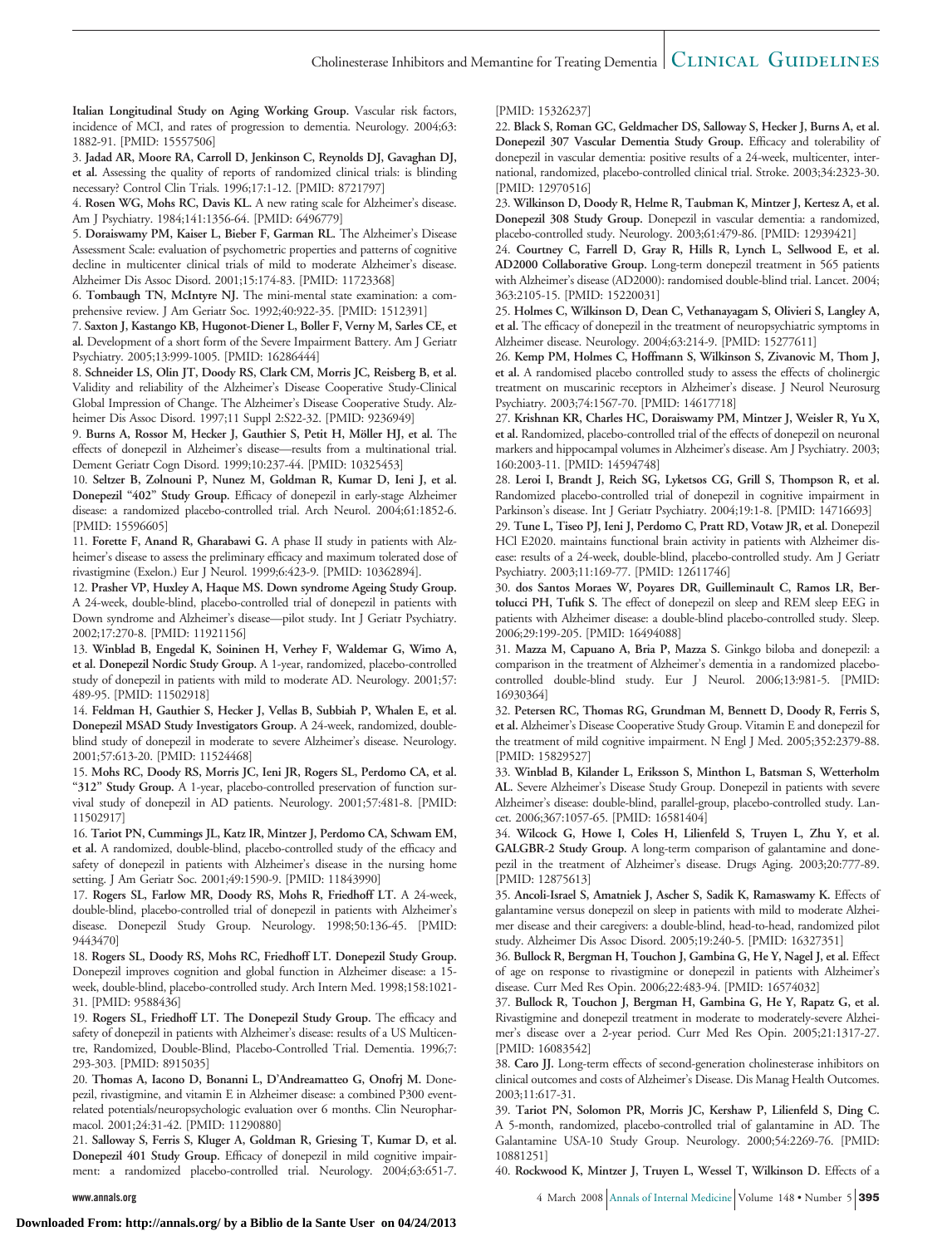# CLINICAL GUIDELINES | Cholinesterase Inhibitors and Memantine for Treating Dementia

flexible galantamine dose in Alzheimer's disease: a randomised, controlled trial. J Neurol Neurosurg Psychiatry. 2001;71:589-95. [PMID: 11606667]

41. **Raskind MA, Peskind ER, Wessel T, Yuan W.** Galantamine in AD: A 6-month randomized, placebo-controlled trial with a 6-month extension. The Galantamine USA-1 Study Group. Neurology. 2000;54:2261-8. [PMID: 10881250]

42. **Wilcock GK, Lilienfeld S, Gaens E.** Efficacy and safety of galantamine in patients with mild to moderate Alzheimer's disease: multicentre randomised controlled trial. Galantamine International-1 Study Group. BMJ. 2000;321:1445-9. [PMID: 11110737]

43. **Erkinjuntti T, Kurz A, Gauthier S, Bullock R, Lilienfeld S, Damaraju CV.** Efficacy of galantamine in probable vascular dementia and Alzheimer's disease combined with cerebrovascular disease: a randomised trial. Lancet. 2002;359: 1283-90. [PMID: 11965273]

44. **Wilkinson D, Murray J.** Galantamine: a randomized, double-blind, dose comparison in patients with Alzheimer's disease. Int J Geriatr Psychiatry. 2001; 16:852-7. [PMID: 11571763]

45. **Bullock R, Erkinjuntti T, Lilienfeld S. GAL-INT-6 Study Group.** Management of patients with Alzheimer's disease plus cerebrovascular disease: 12-month treatment with galantamine. Dement Geriatr Cogn Disord. 2004;17:29-34. [PMID: 14560062]

46. **Brodaty H, Corey-Bloom J, Potocnik FC, Truyen L, Gold M, Damaraju CR.** Galantamine prolonged-release formulation in the treatment of mild to moderate Alzheimer's disease. Dement Geriatr Cogn Disord. 2005;20:120-32. [PMID: 15990426]

47. **Koontz J, Baskys A.** Effects of galantamine on working memory and global functioning in patients with mild cognitive impairment: a double-blind placebocontrolled study. Am J Alzheimers Dis Other Demen. 2005;20:295-302. [PMID: 16273995]

48. **Wilkinson DG, Howe I.** Switching from donepezil to galantamine: a doubleblind study of two wash-out periods [Letter]. Int J Geriatr Psychiatry. 2005;20: 489-91. [PMID: 15852437]

49. **Dunbar F, Zhu Y, Brashear HR.** Post hoc comparison of daily rates of nausea and vomiting with once- and twice-daily galantamine from a doubleblind, placebo-controlled, parallel-group, 6-month study. Clin Ther. 2006;28: 365-72. [PMID: 16750451]

50. **Agid Y, Dubois B, Anand R, Gharabawi G.** Efficacy and tolerability of rivastigmine in patients with dementia of the Alzheimer type. Curr Ther Res Clin Exp. 1998;59:837-45.

51. **Corey-Bloom JR, Anand JV, Veach J.** A randomized trial evaluating the efficacy and safety of ENA 713 (rivastigmine tartrate), a new acetylcholinesterase inhibitor, in patients with mild to moderately severe Alzheimer's disease. Int J Geriatr Psychopharmacol. 1998;1:55-65.

52. **Emre M, Aarsland D, Albanese A, Byrne EJ, Deuschl G, De Deyn PP, et al.** Rivastigmine for dementia associated with Parkinson's disease. N Engl J Med. 2004;351:2509-18. [PMID: 15590953]

53. Karaman Y, Erdoğan F, Köseoğlu E, Turan T, Ersoy AO. A 12-month study of the efficacy of rivastigmine in patients with advanced moderate Alzheimer's disease. Dement Geriatr Cogn Disord. 2005;19:51-6. [PMID: 15383747] 54. **McKeith I, Del Ser T, Spano P, Emre M, Wesnes K, Anand R, et al.** Efficacy of rivastigmine in dementia with Lewy bodies: a randomised, doubleblind, placebo-controlled international study. Lancet. 2000;356:2031-6. [PMID: 11145488]

55. **Potkin SG, Anand R, Fleming K, Alva G, Keator D, Carreon D, et al.** Brain metabolic and clinical effects of rivastigmine in Alzheimer's disease. Int J Neuropsychopharmacol. 2001;4:223-30. [PMID: 11602028]

56. **Ro¨sler M, Anand R, Cicin-Sain A, Gauthier S, Agid Y, Dal-Bianco P, et al.** Efficacy and safety of rivastigmine in patients with Alzheimer's disease: international randomised controlled trial. BMJ. 1999;318:633-8. [PMID: 10066203]

57. **Ballard C, Margallo-Lana M, Juszczak E, Douglas S, Swann A, Thomas A, et al.** Quetiapine and rivastigmine and cognitive decline in Alzheimer's disease: randomised double blind placebo controlled trial. BMJ. 2005;330:874. [PMID: 15722369]

58. **Knapp MJ, Knopman DS, Solomon PR, Pendlebury WW, Davis CS, Gracon SI.** A 30-week randomized controlled trial of high-dose tacrine in patients with Alzheimer's disease. The Tacrine Study Group. JAMA. 1994;271: 985-91. [PMID: 8139083]

59. **Maltby N, Broe GA, Creasey H, Jorm AF, Christensen H, Brooks WS.** Efficacy of tacrine and lecithin in mild to moderate Alzheimer's disease: double blind trial. BMJ. 1994;308:879-83. [PMID: 8173365]

**396** 4 March 2008 Annals of Internal Medicine Volume 148 • Number 5 **www.annals.org**

60. **Prentice N, Van Beck M, Dougall NJ, Moffoot AP, O'Carroll RE, Goodwin GM, et al.** A double-blind, placebo-controlled study of tacrine in patients with Alzheimer's disease using SPET. J Psychopharmacol. (Oxf). 1996;10:175- 81.

61. **Weinstein HC, Teunisse S, van Gool WA.** Tetrahydroaminoacridine and lecithin in the treatment of Alzheimer's disease. Effect on cognition, functioning in daily life, behavioural disturbances and burden experienced by the carers. J Neurol. 1991;238:34-8. [PMID: 2030370].

62. **Wong WJ, Liu HC, Fuh JL, Wang SJ, Hsu LC, Wang PN, et al.** A double-blind, placebo-controlled study of tacrine in Chinese patients with Alzheimer's disease. Dement Geriatr Cogn Disord. 1999;10:289-94. [PMID: 10364647]

63. **Wood PC, Castleden CM.** A double-blind, placebo controlled, multicentre study of tacrine for Alzheimer's disease. Int J Geriatr Psychiatry. 1994;9:649-54. 64. Gutzmann H, Kühl KP, Hadler D, Rapp MA. Safety and efficacy of idebenone versus tacrine in patients with Alzheimer's disease: results of a randomized, double-blind, parallel-group multicenter study. Pharmacopsychiatry. 2002; 35:12-8. [PMID: 11819153]

65. Orgogozo JM, Rigaud AS, Stöffler A, Möbius HJ, Forette F. Efficacy and safety of memantine in patients with mild to moderate vascular dementia: a randomized, placebo-controlled trial (MMM 300). Stroke. 2002;33:1834-9. [PMID: 12105362]

66. **Wilcock G, Mobius HJ, Stoffler A. MMM 500 group.** A double-blind, placebo-controlled multicentre study of memantine in mild to moderate vascular dementia (MMM500). Int Clin Psychopharmacol. 2002;17:297-305. [PMID: 12409683]

67. **Winblad B, Poritis N.** Memantine in severe dementia: results of the 9M-Best Study (Benefit and efficacy in severely demented patients during treatment with memantine). Int J Geriatr Psychiatry. 1999;14:135-46. [PMID: 10885864]

68. **Reisberg B, Doody R, Stoffler A, Schmitt F, Ferris S, Mobius HJ.** Memantine Study Group. Memantine in moderate-to-severe Alzheimer's disease. N Engl J Med. 2003;348:1333-41. [PMID: 12672860]

69. **Peskind ER, Potkin SG, Pomara N, Ott BR, Graham SM, Olin JT, et al.** Memantine treatment in mild to moderate Alzheimer disease: a 24-week randomized, controlled trial. Am J Geriatr Psychiatry. 2006;14:704-15. [PMID: 16861375]

70. **Tariot PN, Farlow MR, Grossberg GT, Graham SM, McDonald S, and Gergel I. Memantine Study Group.** Memantine treatment in patients with moderate to severe Alzheimer disease already receiving donepezil: a randomized controlled trial. JAMA. 2004;291:317-24. [PMID: 14734594]

71. **Knopman DS, DeKosky ST, Cummings JL, Chui H, Corey-Bloom J, Relkin N, et al.** Practice parameter: diagnosis of dementia (an evidence-based review). Report of the Quality Standards Subcommittee of the American Academy of Neurology. Neurology. 2001;56:1143-53. [PMID: 11342678]

72. **European Medicine Evaluation Agency.** Note for guidance on medicinal products in the treatment of Alzheimer's disease. January 1997. Accessed at www .emea.europa.eu/pdfs/human/ewp/055395en.pdf on 15 January 2008.

73. **Passmore AP, Bayer AJ, Steinhagen-Thiessen E.** Cognitive, global, and functional benefits of donepezil in Alzheimer's disease and vascular dementia: results from large-scale clinical trials. J Neurol Sci. 2005;229-230:141-6. [PMID: 15760632]

74. **Whitehead A, Perdomo C, Pratt RD, Birks J, Wilcock GK, Evans JG.** Donepezil for the symptomatic treatment of patients with mild to moderate Alzheimer's disease: a meta-analysis of individual patient data from randomised controlled trials. Int J Geriatr Psychiatry. 2004;19:624-33. [PMID: 15254918] 75. **Birks JS, Harvey R.** Donepezil for dementia due to Alzheimer's disease. Cochrane Database Syst Rev. 2003:CD001190. [PMID: 12917900]

76. **Malouf R, Birks J.** Donepezil for vascular cognitive impairment. Cochrane Database Syst Rev. 2004:CD004395. [PMID: 14974068]

77. **Wilkinson DG, Hock C, Farlow M, van Baelen B, Schwalen S.** Galantamine provides broad benefits in patients with 'advanced moderate' Alzheimer's disease (MMSE  $<$  or  $=$  12) for up to six months. Int J Clin Pract. 2002;56:509-14. [PMID: 12296613]

78. **Loy C, Schneider L.** Galantamine for Alzheimer's disease. Cochrane Database Syst Rev. 2004:CD001747. [PMID: 15495017]

79. **Birks J, Grimley Evans J, Iakovidou V, Tsolaki M.** Rivastigmine for Alzheimer's disease. Cochrane Database Syst Rev. 2000:CD001191. [PMID: 11034705]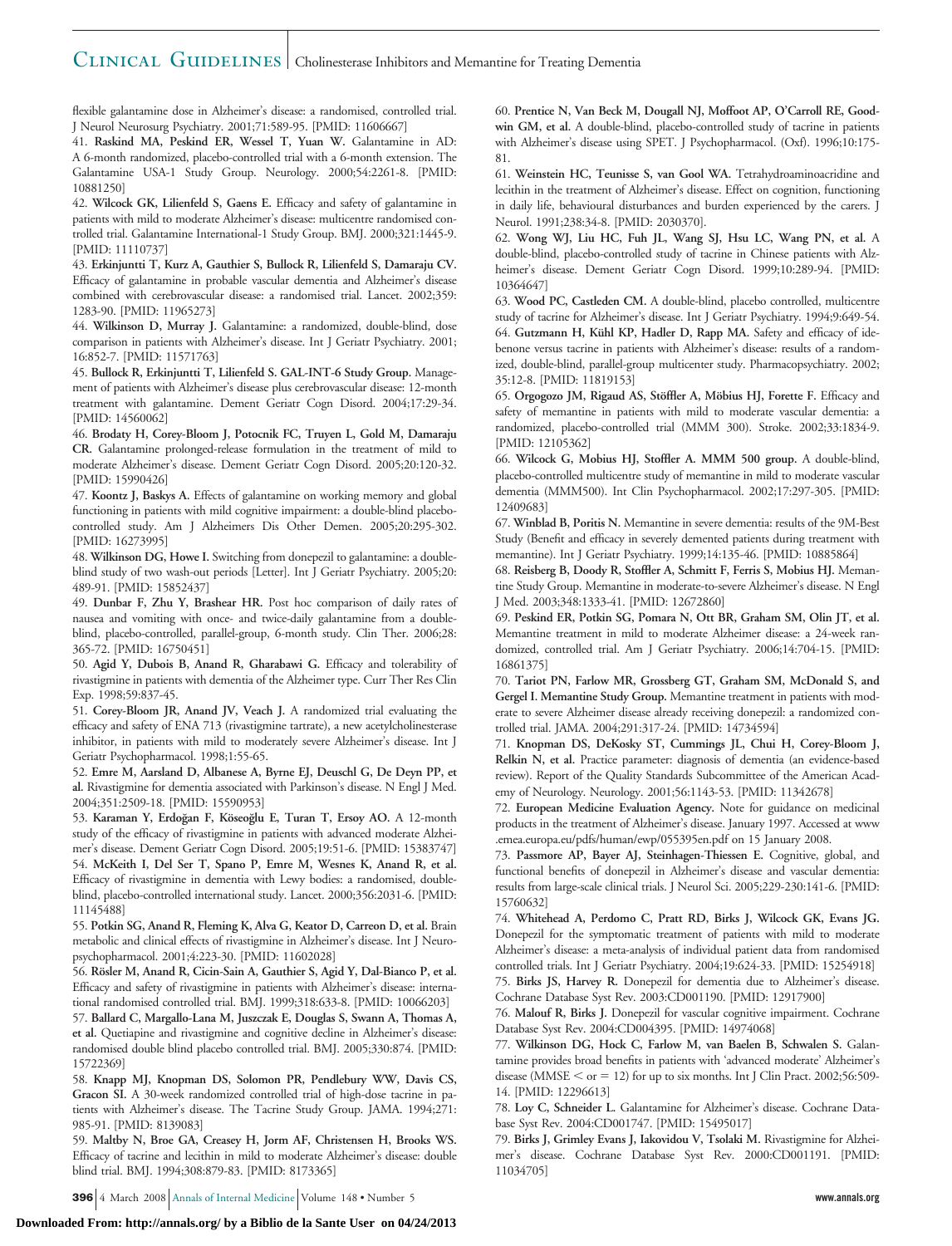80. **Trinh NH, Hoblyn J, Mohanty S, Yaffe K.** Efficacy of cholinesterase inhibitors in the treatment of neuropsychiatric symptoms and functional impairment in Alzheimer disease: a meta-analysis. JAMA. 2003;289:210-6. [PMID: 12517232]

81. **Perras C, Shukla VK, Lessard C, Skidmore B, Bergman H, Gauthier S.** Cholinesterase inhibitors for Alzheimer's disease: a systematic review of randomized, controlled trials. Canadian Centre for Health Technology Assessment. Technology Report. 2005; issue 58.

82. Lanctôt KL, Herrmann N, Yau KK, Khan LR, Liu BA, LouLou MM, et al. Efficacy and safety of cholinesterase inhibitors in Alzheimer's disease: a metaanalysis. CMAJ. 2003;169:557-64. [PMID: 12975222]

83. **Areosa SA, Sherriff F, McShane R.** Memantine for dementia. Cochrane Database Syst Rev. 2005:CD003154. [PMID: 16034889]

84. **Rossom R, Adityanjee, Dysken M.** Efficacy and tolerability of memantine in the treatment of dementia. Am J Geriatr Pharmacother. 2004;2:303-12. [PMID: 15903287]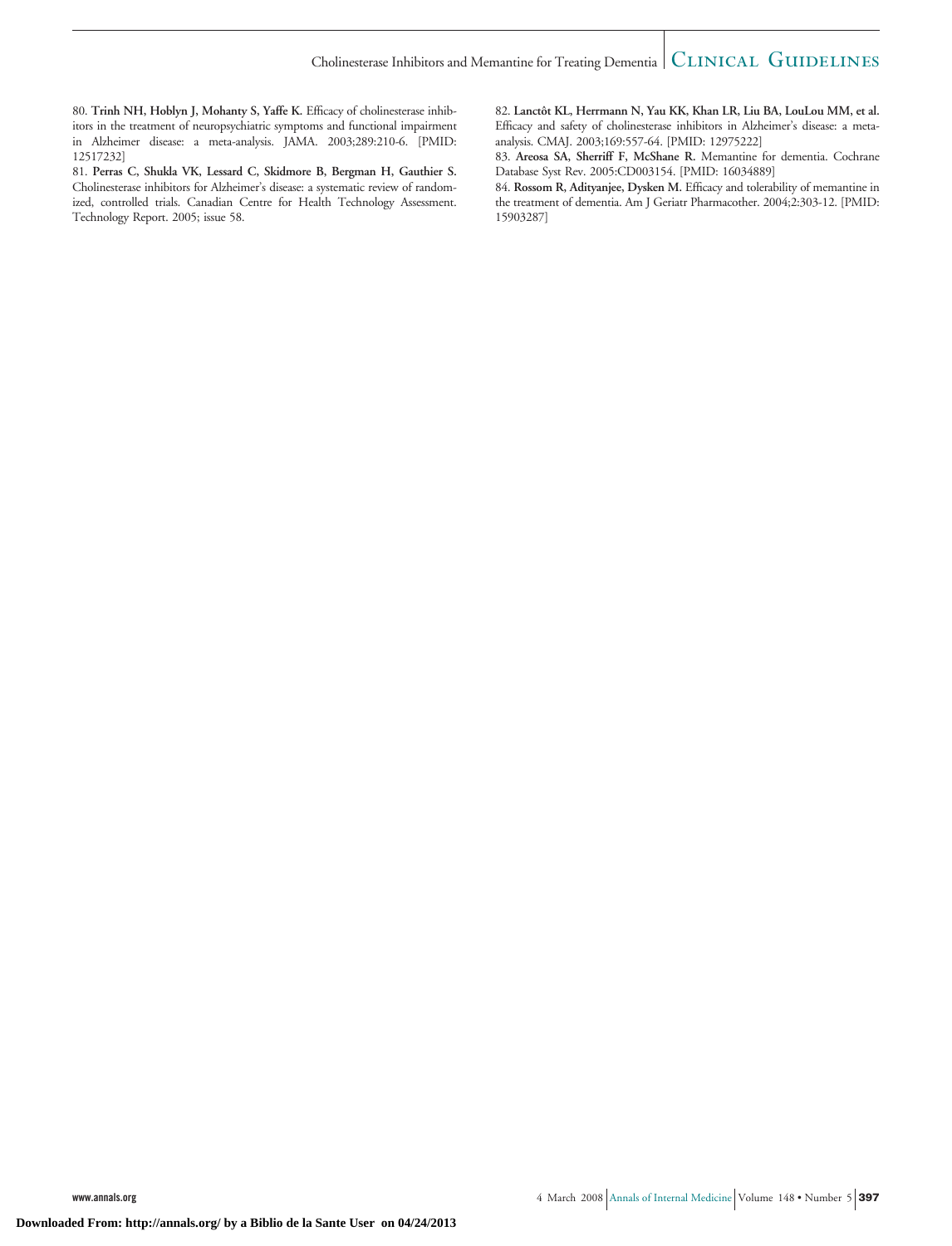# **Annals of Internal Medicine**

**Current Author Addresses:** Drs. Raina, Santaguida, Ismaila, Patterson, Cowan, Levine, Booker, and Oremus: McMaster University Evidencebased Practice Center, Department of Clinical Epidemiology and Biostatistics, McMaster University, 1280 Main Street West, DTC Room 306, Hamilton, Ontario L8S 4L8, Canada.

85. International Classification of Diseases, 9th Revision, Clinical Modification. Washington, DC: U.S. Department of Health and Human Services; 1989.

86. **World Health Organization.** The Tenth Revision of the International Classification of Diseases and Relative Health Problems (ICD-10). Geneva: World Health Organization; 1992.

87. **American Psychiatric Association.** Diagnostic and Statistical Manual of Mental Disorders. 3rd ed. Washington, DC: American Psychiatric Assoc; 1980. 88. **American Psychiatric Association.** Diagnostic and Statistical Manual of Mental Disorders. 3rd ed. rev. Washington, DC: American Psychiatric Assoc; 1987.

89. **American Psychiatric Association.** Diagnostic Criteria from DSM-IV. Washington, DC: American Psychiatric Assoc; 1994.

90. **McKhann G, Drachman D, Folstein M, Katzman R, Price D, Stadlan EM.** Clinical diagnosis of Alzheimer's disease: report of the NINCDS-ADRDA Work Group under the auspices of Department of Health and Human Services Task Force on Alzheimer's Disease. Neurology. 1984;34:939-44. [PMID: 6610841] 91. **Roma´n GC, Tatemichi TK, Erkinjuntti T, Cummings JL, Masdeu JC, Garcia JH, et al.** Vascular dementia: diagnostic criteria for research studies. Report of the NINDS-AIREN International Workshop. Neurology. 1993;43:250- 60. [PMID: 8094895]

92. **Petersen RC, Stevens JC, Ganguli M, Tangalos EG, Cummings JL, De-Kosky ST.** Practice parameter: early detection of dementia: mild cognitive impairment (an evidence-based review). Report of the Quality Standards Subcommittee of the American Academy of Neurology. Neurology. 2001;56:1133-42. [PMID: 11342677]

93. **Graham JE, Rockwood K, Beattie BL, Eastwood R, Gauthier S, Tuokko H, et al.** Prevalence and severity of cognitive impairment with and without dementia in an elderly population. Lancet. 1997;349:1793-6. [PMID: 9269213]

94. **Graham JE, Rockwood K, Beattie BL, McDowell I, Eastwood R, Gauthier S.** Standardization of the diagnosis of dementia in the Canadian Study of Health and Aging. Neuroepidemiology. 1996;15:246-56. [PMID: 8878077]

95. **Folstein MF, Folstein SE, McHugh PR.** "Mini-mental state". A practical method for grading the cognitive state of patients for the clinician. J Psychiatr Res. 1975;12:189-98. [PMID: 1202204]

96. **Hachinski VC, Iliff LD, Zilhka E, Du Boulay GH, McAllister VL, Marshall J et al.** Cerebral blood flow in dementia. Arch Neurol. 1975;32:632-37.

97. **Ciechanover M, Peresecenschi G, Aviram A, Steiner JE.** Malrecognition of taste in uremia. Nephron. 1980;26:20-2. [PMID: 7393376]

98. **Gauthier S, Feldman H, Hecker J, Vellas B, Emir B, Subbiah P.** Donepezil MSAD Study Investigators' Group. Functional, cognitive and behavioral effects of donepezil in patients with moderate Alzheimer's disease. Curr Med Res Opin. 2002;18:347-54. [PMID: 12442882]

99. **Feldman H, Gauthier S, Hecker J, Vellas B, Emir B, Mastey V, et al.** Donepezil MSAD Study Investigators Group. Efficacy of donepezil on maintenance of activities of daily living in patients with moderate to severe Alzheimer's disease and the effect on caregiver burden. J Am Geriatr Soc. 2003;51:737-44. [PMID: 12757558]

100. **Rogers SL, Doody RS, Pratt RD, Ieni JR.** Long-term efficacy and safety of donepezil in the treatment of Alzheimer's disease: final analysis of a US multicentre open-label study. Eur Neuropsychopharmacol. 2000;10:195-203. [PMID: 10793322]

101. **Neumann PJ, Hermann RC, Kuntz KM, Araki SS, Duff SB, Leon J, et al.** Cost-effectiveness of donepezil in the treatment of mild or moderate Alzheimer's disease. Neurology. 1999;52:1138-45. [PMID: 10214734]

102. **Rogers SL, Friedhoff LT.** Long-term efficacy and safety of donepezil in the treatment of Alzheimer's disease: an interim analysis of the results of a US multicentre open label extension study. Eur Neuropsychopharmacol. 1998;8:67-75. [PMID: 9452942]

103. **Doody RS, Geldmacher DS, Gordon B, Perdomo CA, Pratt RD.** Donepezil Study Group. Open-label, multicenter, phase 3 extension study of the safety and efficacy of donepezil in patients with Alzheimer disease. Arch Neurol. 2001; 58:427-33. [PMID: 11255446]

104. **Steele LS, Glazier RH.** Is donepezil effective for treating Alzheimer's disease? Can Fam Physician. 1999;45:917-9. [PMID: 10216789]

105. **Sparano N.** Donepezil for Alzheimer's disease. J Fam Pract. 1998;46:356. [PMID: 9597987]

106. **Wilkinson D, Doody R, Helme R, Taubman K, Mintzer J, Kertesz A, et al. Donepezil 308 Study Group.** Donepezil in vascular dementia: a randomized, placebo-controlled study. Neurology. 2003;61:479-86. [PMID: 12939421]

107. **Pratt RD, Perdomo CA.** Donepezil-treated patients with probable vascular dementia demonstrate cognitive benefits. Ann N Y Acad Sci. 2002;977:513-22. [PMID: 12480794]

108. **Winblad B, Wimo A, Engedal K, Soininen H, Verhey F, Waldemar G, et al.** 3-year study of donepezil therapy in Alzheimer's disease: effects of early and continuous therapy. Dement Geriatr Cogn Disord. 2006;21:353-63. [PMID: 16508298]

109. **Wilcock GK, Lilienfeld S, Gaens E.** Efficacy and safety of galantamine in patients with mild to moderate Alzheimer's disease: multicentre randomised controlled trial. Galantamine International-1 Study Group. BMJ. 2000;321:1445-9. [PMID: 11110737]

110. **Farlow MR, Hake A, Messina J, Hartman R, Veach J, Anand R.** Response of patients with Alzheimer disease to rivastigmine treatment is predicted by the rate of disease progression. Arch Neurol. 2001;58:417-22. [PMID: 11255445]

111. **Farlow M, Anand R, Messina J Jr, Hartman R, Veach J.** A 52-week study of the efficacy of rivastigmine in patients with mild to moderately severe Alzheimer's disease. Eur Neurol. 2000;44:236-41. [PMID: 11096224]

112. **Kumar V, Anand R, Messina J, Hartman R, Veach J.** An efficacy and safety analysis of Exelon in Alzheimer's disease patients with concurrent vascular risk factors. Eur J Neurol. 2000;7:159-69. [PMID: 10809936]

113. **Del Ser T, McKeith I, Anand R, Cicin-Sain A, Ferrara R, Spiegel R.** Dementia with lewy bodies: findings from an international multicentre study. Int J Geriatr Psychiatry. 2000;15:1034-45. [PMID: 11113984]

114. **Doraiswamy PM, Krishnan KR, Anand R, Sohn H, Danyluk J, Hartman RD, et al.** Long-term effects of rivastigmine in moderately severe Alzheimer's disease: does early initiation of therapy offer sustained benefits? Prog Neuropsychopharmacol Biol Psychiatry. 2002;26:705-12. [PMID: 12188103]

115. **Wesnes KA, McKeith I, Edgar C, Emre M, Lane R.** Benefits of rivastigmine on attention in dementia associated with Parkinson disease. Neurology. 2005;65:1654-6. [PMID: 16301500]

116. Dujardin K, Devos D, Duhem S, Destée A, Marié RM, Durif F, et al. Utility of the Mattis dementia rating scale to assess the efficacy of rivastigmine in dementia associated with Parkinson's disease. J Neurol. 2006;253:1154-9. [PMID: 16998649]

117. **Tekin S, Lane R.** Rivastigmine in the treatment of dementia associated with Parkinson's disease: A randomized, double-blind, placebo-controlled study. Progress in Neurotherapeutics and Neuropsychopharmacology. 2006;1:1, 13-25. 118. **Willan AR, Goeree R, Pullenayegum EM, McBurney C, Blackhouse G.** Economic evaluation of rivastigmine in patients with Parkinson's disease dementia. Pharmacoeconomics. 2006;24:93-106. [PMID: 16445306]

119. Rösler M. Erratum: Efficacy and safety of rivastigmine in patients with Alzheimer's disease: International randomised controlled trial. BMJ. 2001;322: 1456.

120. Rösler M, Retz W, Retz-Junginger P, Dennler HJ. Effects of two-year treatment with the cholinesterase inhibitor rivastigmine on behavioural symptoms in Alzheimer's disease. Behav Neurol. 1998;11:211-6. [PMID: 11568422] 121. **Farlow MR, Lahiri DK, Poirier J, Davignon J, Schneider L, Hui SL.** Treatment outcome of tacrine therapy depends on apolipoprotein genotype and gender of the subjects with Alzheimer's disease. Neurology. 1998;50:669-77. [PMID: 9521254]

122. **Gracon SI.** Evaluation of tacrine hydrochloride (Cognex) in two parallelgroup studies. Acta Neurol Scand Suppl. 1996;165:114-22. [PMID: 8740998] 123. **Henke CJ, Burchmore MJ.** The economic impact of the tacrine in the treatment of Alzheimer's disease. Clin Ther. 1997;19:330-45. [PMID: 9152571] 124. **Knapp MJ, Gracon SI, Davis CS, Solomon PR, Pendlebury WW, Knopman DS.** Efficacy and safety of high-dose tacrine: A 30-week evaluation. Alzheimer Dis Assoc Disord. 1994;8:S22-S31.

125. **Knopman D, Schneider L, Davis K, Talwalker S, Smith F, Hoover T, et al.** Long-term tacrine (Cognex) treatment: effects on nursing home placement and mortality, Tacrine Study Group. Neurology. 1996;47:166-77. [PMID: 8710072]

126. **Raskind MA, Sadowsky CH, Sigmund WR, Beitler PJ, Auster SB.** Effect of tacrine on language, praxis, and noncognitive behavioral problems in Alzheimer disease. Arch Neurol. 1997;54:836-40. [PMID: 9236571]

127. **Schneider LS, Farlow M.** Combined tacrine and estrogen replacement ther-

**www.annals.org W-83** and  $\frac{4 \text{ March } 2008}{\text{Annals of Internal Medicine}}$  Volume 148 • Number 5 **W-83**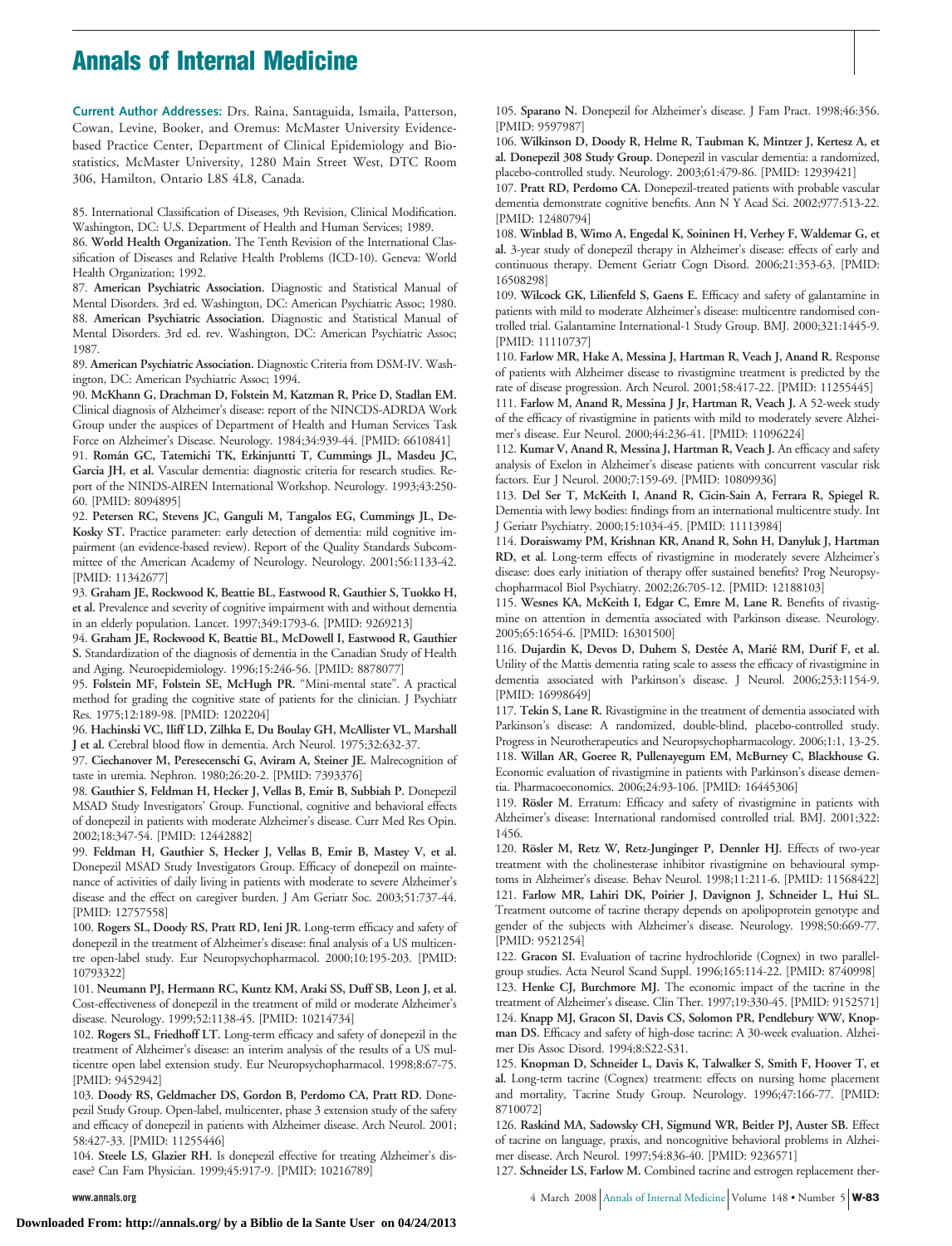apy in patients with Alzheimer's disease. Ann N Y Acad Sci. 1997;826:317-22. [PMID: 9329702]

128. **Schneider LS, Farlow MR, Henderson VW, Pogoda JM.** Effects of estrogen replacement therapy on response to tacrine in patients with Alzheimer's disease. Neurology. 1996;46:1580-4. [PMID: 8649552]

129. **Smith F, Talwalker S, Gracon S, Srirama M.** The use of survival analysis techniques in evaluating the effect of long-term tacrine (Cognex) treatment on nursing home placement and mortality in patients with Alzheimer's disease. J Biopharm Stat. 1996;6:395-409. [PMID: 8969976]

130. **Goad DL, Davis CM, Liem P, Fuselier CC, McCormack JR, Olsen KM.** The use of selegiline in Alzheimer's patients with behavior problems. J Clin Psychiatry. 1991;52:342-5. [PMID: 1907964]

131. Wimo A, Winblad B, Stöffler A, Wirth Y, Möbius HJ. Resource utilisation and cost analysis of memantine in patients with moderate to severe Alzheimer's disease. Pharmacoeconomics. 2003;21:327-40. [PMID: 12627986]

132. **Van Dyck CH, Schmitt FA, Olin JT. Memantine MEM-MD-02 Study Group.** A responder analysis of memantine treatment in patients with Alzheimer disease maintained on donepezil. Am J Geriatr Psychiatry. 2006;14:428-37. [PMID: 16670247]

133. **Cummings JL, Schneider E, Tariot PN, Graham SM. Memantine MEM-MD-02 Study Group.** Behavioral effects of memantine in Alzheimer disease patients receiving donepezil treatment. Neurology. 2006;67:57-63. [PMID: 16832078]

# **APPENDIX: STUDIES OF CHOLINESTERASE INHIBITORS OR MEMANTINE THAT WERE EXCLUDED**

**Cummings JL, Schneider L, Tariot PN, Kershaw PR, Yuan W.** Reduction of behavioral disturbances and caregiver distress by galantamine in patients with Alzheimer's disease. Am J Psychiatry. 2004;161:532-8. [PMID: 14992980]

**Davis KL, Thal LJ, Gamzu ER, Davis CS, Woolson RF, Gracon SI, et al.** A double-blind, placebo-controlled multicenter study of tacrine for Alzheimer's disease. The tacrine Collaborative Study Group. N Engl J Med. 1992;327:1253-9. [PMID: 1406817]

**Davis KL, Yang RK, Davidson M, Mohs RC, Ryan TM, Schmeidler J et al.** Alzheimer's disease: tacrine and tacrine metabolite concentrations in plasma and cognitive change. Drug Dev Res. 1995;34:55-65.

**Farlow M, Gracon SI, Hershey LA, Lewis KW, Sadowsky CH, Dolan-Ureno J.** A controlled trial of tacrine in Alzheimer's disease. The Tacrine Study Group. JAMA. 1992;268:2523-9. [PMID: 1404819]

**Farlow MR, Lahiri DK, Poirier J, Davignon J, Hui S.** Apolipoprotein E genotype and gender influence response to tacrine therapy. Ann N Y Acad Sci. 1996;802:101-10. [PMID: 8993489]

**Feldman H, Gauthier S, Hecker J, Vellas B, Subbiah P, Whalen E, et al. Donepezil MSAD Study Investigators Group.** A 24-week, randomized, double-blind study of donepezil in moderate to severe Alzheimer's disease. Neurology. 2001;57:613- 20. [PMID: 11524468]

**Forette F, Hoover T, Gracon S, de Rotrou J, Hervy MP, Lechevalier B, et al.** A double-blind, placebo-controlled, enriched population study of tacrine in patients with Alzheimer's disease. Eur J Neurol. 1995;2:229-38.

**Fuschillo C, La Pia S, Campana F, Pinto A, De Simone L.** Cognitive deficits in Alzheimer's disease: treatment with acetylcholinesterase inhibitor agents. Arch Gerontol Geriatr Suppl. 2001;7:151-8. [PMID: 11431059]

**W-84** 4 March 2008 Annals of Internal Medicine Volume 148 • Number 5 **www.annals.org**

**Galasko D, Kershaw PR, Schneider L, Zhu Y, Tariot PN.** Galantamine maintains ability to perform activities of daily living in patients with Alzheimer's disease. J Am Geriatr Soc. 2004;52: 1070-6. [PMID: 15209643]

**Gauthier S, Feldman H, Hecker J, Vellas B, Ames D, Subbiah P, et al. Donepezil MSAD Study Investigators Group.** Efficacy of donepezil on behavioral symptoms in patients with moderate to severe Alzheimer's disease. Int Psychogeriatr. 2002; 14:389-404. [PMID: 12670060]

**Homma A, Takeda M, Imai Y, Udaka F, Hasegawa K, Kameyama M, et al.** Clinical efficacy and safety of donepezil on cognitive and global function in patients with Alzheimer's disease. A 24-week, multicenter, double-blind, placebo-controlled study in Japan. E2020 Study Group. Dement Geriatr Cogn Disord. 2000;11:299-313. [PMID: 11044775]

**Kim JM, Shin IS, Yoon JS.** Correlates of dropout, efficacy, and adverse events in treatment with acetylcholinesterase inhibitors in Korean patients with Alzheimer's disease. Int Psychogeriatr. 2002;14:187-95. [PMID: 12243209]

**Markowitz JS, Gutterman EM, Lilienfeld S, Papadopoulos G.** Sleep-related outcomes in persons with mild to moderate Alzheimer disease in a placebo-controlled trial of galantamine. Sleep. 2003;26:602-6. [PMID: 12938815]

Möbius HJ, Stöffler A. Memantine in vascular dementia. Int Psychogeriatr. 2003;15 Suppl 1:207-13. [PMID: 16191242]

**Moretti R, Torre P, Antonello RM, Cazzato G, Bava A.** Depression and Alzheimer's disease: symptom or comorbidity? Am J Alzheimers Dis Other Demen. 2002;17:338-44. [PMID: 12501480]

**Nakano S, Asada T, Matsuda H, Uno M, Takasaki M.** Donepezil hydrochloride preserves regional cerebral blood flow in patients with Alzheimer's disease. J Nucl Med. 2001;42:1441-5. [PMID: 11585854]

**Olin JT, Schneider LS.** Assessing response to tacrine using the factor analytic structure of the Alzheimer's Disease Assessment Scale (ADAS)-cognitive subscale. Int J Geriatr Psychiatry. 1995;10:753-56.

**Onofrj M, Thomas A, Luciano AL, Iacono D, Di Rollo A, D'Andreamatteo G, et al.** Donepezil versus vitamin E in Alzheimer's disease: Part 2: mild versus moderate-severe Alzheimer's disease. Clin Neuropharmacol. 2002;25:207-15. [PMID: 12151908]

**Orgogozo JM, Small GW, Hammond G, Van Baelen B, Schwalen S.** Effects of galantamine in patients with mild Alzheimer's disease. Curr Med Res Opin. 2004;20:1815-20. [PMID: 15537482]

**Raskind MA, Peskind ER, Wessel T, Yuan W.** Galantamine in AD: A 6-month randomized, placebo-controlled trial with a 6-month extension. The Galantamine USA-1 Study Group. Neurology. 2000;54:2261-8. [PMID: 10881250]

**Rockwood K, Mintzer J, Truyen L, Wessel T, Wilkinson D.** Effects of a flexible galantamine dose in Alzheimer's disease: a randomised, controlled trial. J Neurol Neurosurg Psychiatry. 2001;71:589-95. [PMID: 11606667]

**Smith F.** Mixed-model analysis of incomplete longitudinal